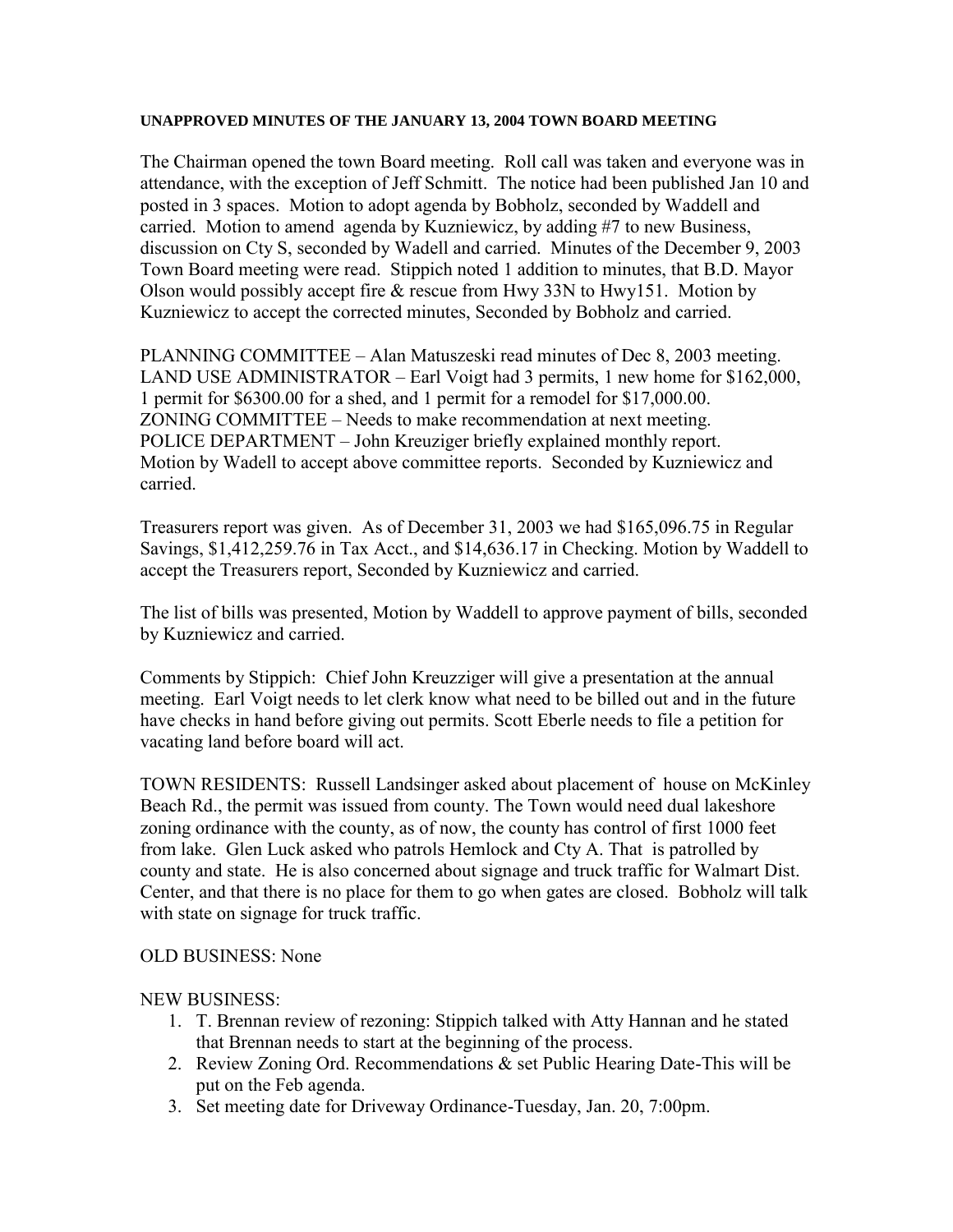- 4. Set meeting date for General Code Book-Tuesday, Jan. 20, 7:00pm.
- 5. Reminder/signup for Dodge Co Unit meeting on 1-21-04 and WTA Dist Meeting/BOR required training on 1-24-04-signed us to go Bobholz, Waddell, Stippich, Goodrich, Kuzniewicz,& Beier. Clerk will contact Schmitt.
- 6. Discuss/decide subdivision speed limit-This needs to be done by ordinance
- 7. Cty S-Concerns by citizens was voiced by Kuzniewicz. Some discussion on vision triangles, it was suggested that anyone with a complaint should be directed to call the County Supervisor. Concerns for intersections of W & S Crystal Lk Rd and Cty S would be put on the Feb. agenda, and discussion on Millers Woods would be on the Feb agenda.

CLERKS REPORT:

- 1) Bartenders license Clerk reported that she had 1 license the needed approval for Carrie Seija at United Coop. Motion made by Kuzniewicz to grant this license, Seconded by Wadell and carried
- 2) Correspondence & Information 2 Land Use Permit Applications; A1 Contractors/Mike Tobin, deck; Thomas Toepfer, deck. Do. Co. Plann & Dev resolution for M. Beier.

CORRESPONDENCE & INFORMATION RECEIVED BY CHAIRMAN: Stippich read a letter from David Eberhardt, concerned with property value because of the Walmat Dist Center; Letter from Dan Prunuske who will not be available to review plat for Hoffman Farm, Bobholz will ask B Zellner to do the review and water study review. Letters from Rock River Coalition looking for support on changing landscape and erosion control Educational program pamphlet on creating a bike pass. Letter from Human Services and Health Dept on 2 trailers by Johns Bar. Highway safety seminar on the Wokzone and Flagger Safety.

Other discussions; 2 annual permits from Alliant Energy needed to be signed by Chairman and sent in by clerk; Insurance payment is due, Motion by Bobholz to pay insurance, seconded by Kuzniewicz and carried. Bobholz stated trees on Hove & Farwell intersection were trimmed but needed more to have a clear view of Stop sign. Reported water leak on Center Rd. S & S ould like to bid on lawn mowing service for the Town of Beaver Dam. Mowing bids would be on the Feb agenda. Clerk will put an ad in the paper.

Motion by Bobholz to adjourn, seconded by Waddell and carried. Adjourned 8:50pm.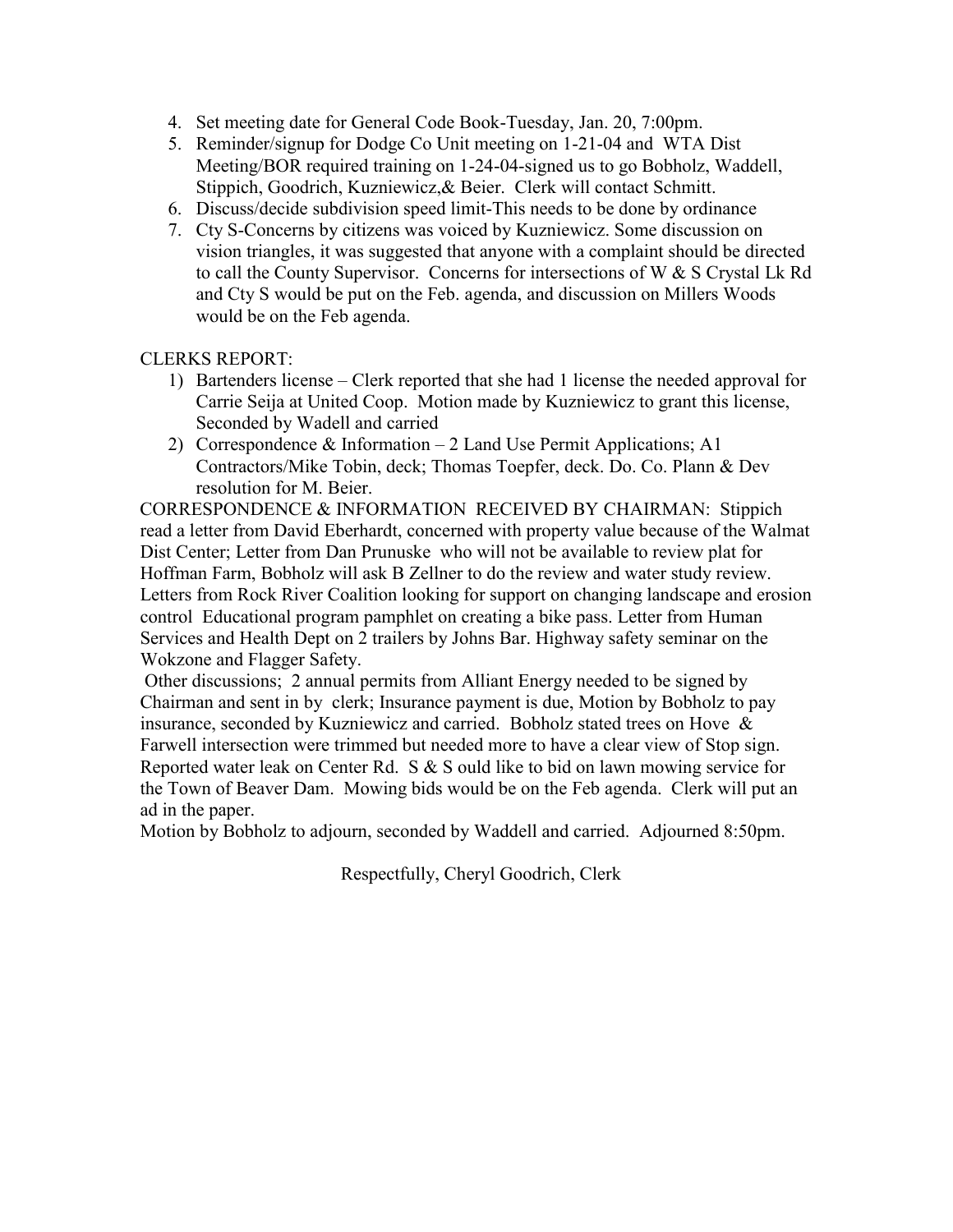#### **MINUTES OF THE FEBRUARY 10, 2004 TOWN BOARD MEETING Beaver Dam Town Hall, W8540 CTY W, Beaver Dam, WI**

The Chairman opened the Town Board meeting at 7:00pm. Roll call was taken and everyone was in attendance, with the exception of Schmitt. The notice had been published Friday Feb. 6 and posted in 3 spaces. Motion to adopt agenda by Bobholz, seconded by Waddell and carried. Minutes of the January 13, 2004 Town Board meeting were read. Stippich noted corrections in minutes,  $1<sup>st</sup>$ , that B.D. Mayor Olson would possibly accept fire & rescue from Hwy 33N on Hwy151 to Hemlock,  $2<sup>nd</sup>$ , permit listed as  $$6300.00$  should be  $$63,000.00$ , and  $3<sup>rd</sup>$ , Zoning committee reported that the planning committee needs to make a recommendation at next meeting to adopt zoning code. Motion by Wadell to accept minutes with noted corrections, Seconded by Kuzniewicz and carried.

PLANNING COMMITTEE – Alan Matuszeski read minutes of Jan/Feb, 2004 meeting. LAND USE ADMINISTRATOR – Earl Voigt had 1permit for Dodge concrete at \$180,000.00; 1 new home at \$175,000.00; and various permits for \$40,000.00. ZONING COMMITTEE – none

POLICE DEPARTMENT – John Kreuziger handed out Monthly Activity Report. Motion by Waddell to accept above committee reports. Seconded by Kuzniewicz and carried. Schmitt abstained due to late arrival.

Treasurers report was given. As of January 31, 2004 we had \$122,599.10 in Regular Savings, \$1,130,074.58 in Tax Acct.; \$267.93 in tax refund checking acct., and \$10,751.20 in Checking. Motion by Bobholz to accept the Treasurers report, Seconded by Waddell and carried.

The list of bills was presented, Motion by Schmitt to approve payment of bills, seconded by Waddell and carried.

TOWN RESIDENTS: Richard Zieman asked of any updates on funds for Hemlock Rd. Stippich stated funds were applied for but no word has been received yet. Also, to be considered on that project, will be any changes or improvements that may take place on Hwy 151.

UNFINISHED BUSINESS: Planning Committee approved Final Plat of Bainbridge Court First Addition. Motion by Kuzniewicz to accept Final Plat for Bainbrige as presented, Waddell seconded, motion carried. Schmitt abstained.

NEW BUSINESS:

- 1. Zonning Ordinance-Public Hearing will be March 9, before opening the Town Board Meeting
- 2. Discuss/Decide acceptance of roads for Millers Woods. Kuzniewicz will contact Paul, and will put on March agenda.
- 3. Discuss/decide Lawn Maintenance estimates-5 Estimates were read, Motion by Waddell to accept Duanes Lawn Service, seconded by Kuzniewicz and carried.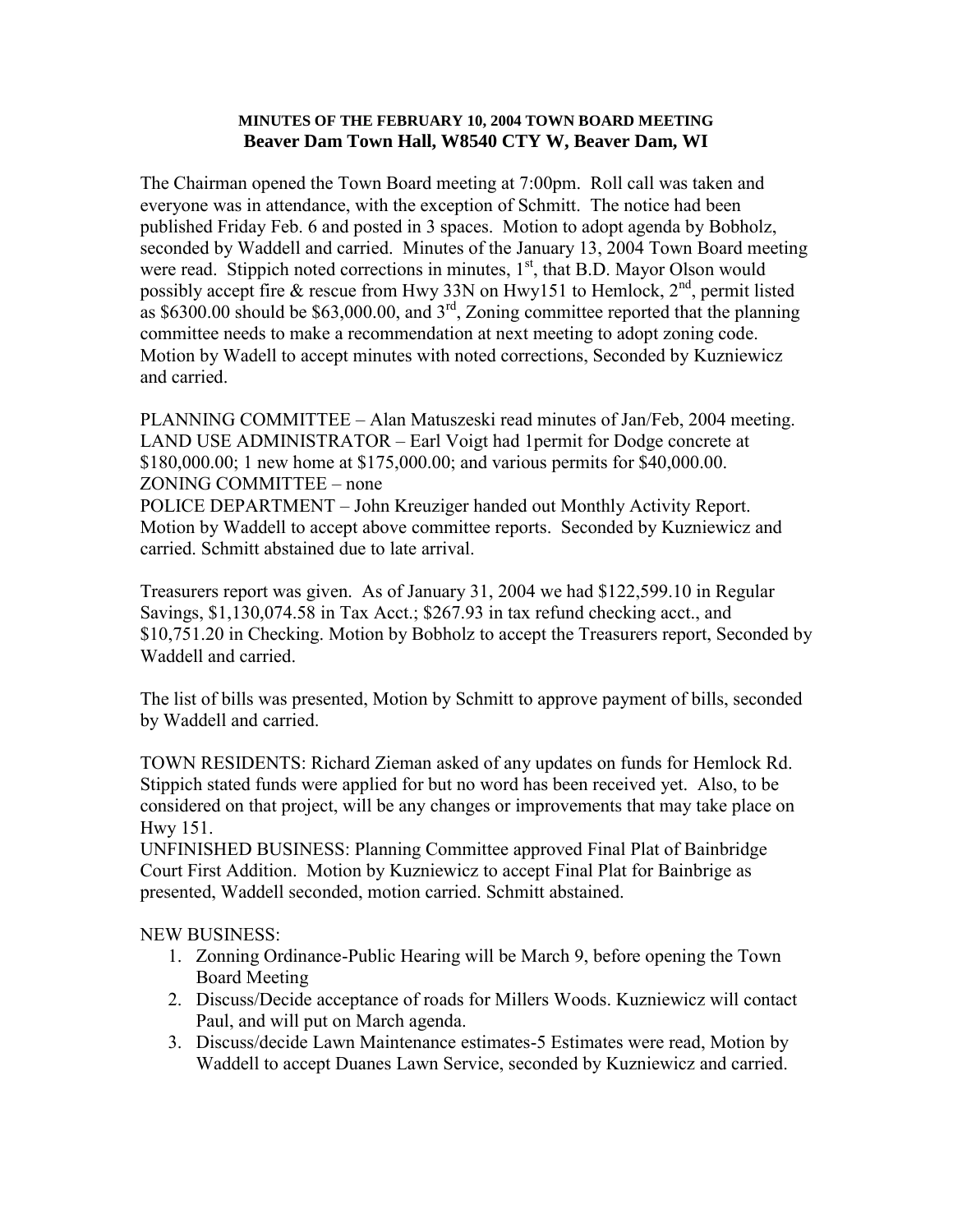- 4. Set date to Audit Books- Date is set for Monday Feb. 23 at 7:15pm. Attending the audit will be, Wadell, Schmitt, & Stippich, along with Goodrich and Beier. Alternate will be Bobholz.
- 5. Discuss/Decide garage supplies & equipment-Compressor needed and garage door opener for squad. Bobholz will check on costs. Motion by Schmitt to to spend no more than \$500.00 for the air compressor, seconded by Bobholz and carried. Monies to come from Road Maintenance, get check when needed from clerk.
- 6. Dicuss Xmas tree pick up. This will be put on Nov. agenda.
- 7. Discuss Burning & Driveway Ordinances-Motion by Kuzniewicz to publish Ordinances to be adopted at March Town Board Meeting, seconded by Schmitt and carried
- 8. Discuss Pending Lawsuit- Stippich stated towns insurance attorneys will meet in closed session at the end of the March meeting.

CLERKS REPORT:

- 1) Discussion on need for a new Flag. Possible a spare flag is in a cabinet here at the Town Hall, if not, Motion by Schmitt to get a new flag, seconded by Bobholz and carried. Clerk will call the Senator Fitzgerald's office and request a flag.
- 2) Clerk will bill Charlie Hammer for Culverts. Schmitt request that the issue of purchasing culverts be put on the March agenda.
- 3) Request by town resident for a speed bump on Burns Rd, which also needs a second layer, as well as Country Rd. Letter should be sent to Hammer as a reminder to finish Country Rd and specify timeline.
- 4) Clerk will check with Hiedi on finishing up the McCamish property issue. Letter of notice needs to have a legal discription from county added.
- 5) Clerk read County Hearing notices, 1 Land Use application and meeting notice from DOT.

CORRESPONDENCE & INFORMATION RECEIVED BY CHAIRMAN/Supervisors: Stippich had a request from Dave Krohn for mailbox reimbursement and a request from Bob Marohl for a mailbox post reimbursement. Motion by Bobholz to approve reimbursements upon receiving a receipt for each, seconded by Waddell and carried. Stippich will attend a meeting of the Fire Association on Feb 19.

Beier questioned Highway fines, as the town has not received any checks to date.

Beier also had questions from residents on garbage collections with special circumstances. It was stated that the garbage collection fee must be paid for each household.

Earl Voigt stated Ralph Goetting Jr. will fix/replace culvert upon written request from the Town Board. Bobholz will inspect and report to Earl.

Motion by Bobholz to adjourn, seconded by Waddell and carried Adjourned 9:10pm.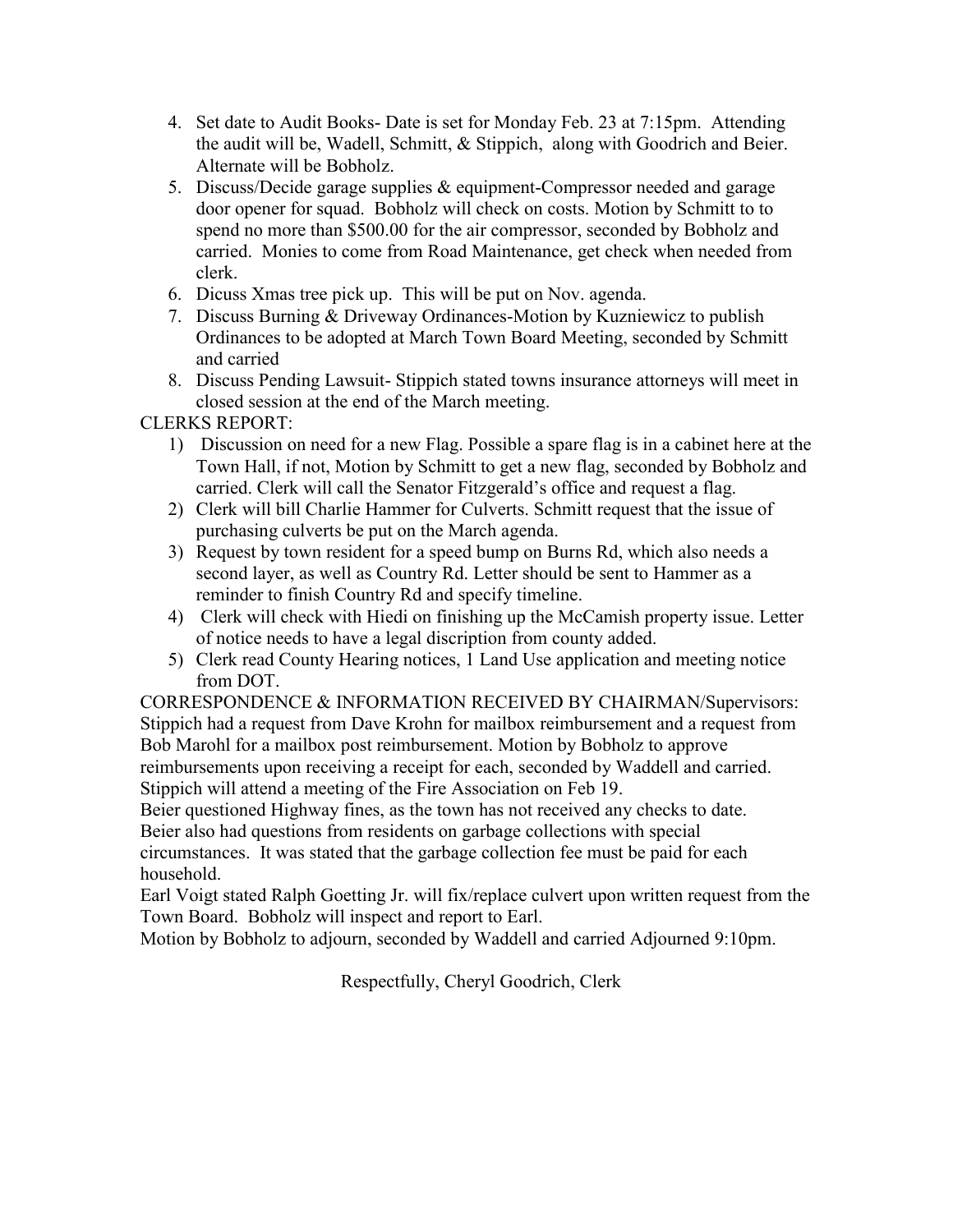#### **MINUTES OF THE March 9, 2004 TOWN BOARD MEETING**

Chairman Neal Stippich opened the Public Hearing at 7:00pm. Stippich explained changes of zoning code were made to consolidate and conform with the county. After little discussion, motion by John Kuzniewicz to close the public hearing, seconded by Ken Waddell and carried.

The Chairman then opened the Town Board meeting at 7:05pm. Roll call was taken and everyone was in attendance. The notice had been published Friday March 5 and posted in 3 places. Motion by Bobholz to adopt agenda, seconded by Schimtt and carried. Minutes of the February 10, 2004 Town Board meeting were read. Motion by Kuzniewicz to accept minutes as read, seconded by Waddell and carried.

PLANNING COMMITTEE – Alan Matuszeski read minutes of March 1, 2004 meeting. LAND USE ADMINISTRATOR – Earl Voigt had 1new home permit at \$200,000.00; 1 remodel for \$101,000.00; & 1 remodel for \$5000.00. ZONING COMMITTEE – none

POLICE DEPARTMENT – Chief John Kreuziger handed out the Monthly Activity Report. Chief Kreuziger will check on Hwy fines and report to clerk. Motion by Schmitt to accept above committee reports, seconded by Waddell and carried.

Treasurers report was given. As of February 29, 2004 a balance of \$47,676.72 is in Regular Savings, \$256,965.02 in Tax Acct.; \$205.86 in tax refund checking acct., and \$13,609.45 in Checking. Motion by Scmitt to accept the Treasurers report, Seconded by Bobholz and carried.

The list of bills was presented, Motion by Schmitt to approve payment of bills, seconded by Kuzniewicz and carried.

TOWN RESIDENTS: Resident Freida Kern asked on procedure for obtaining a permit, she was directed to Earl Voigt. Resident Russell Landsinger had a complaint of plow speed on Ollinger Rd and gravel on his lawn from plows. Bobholz stated that drivers are asked to keep in check with those items.

## UNFINISHED BUSINESS:

- 1. New Flag-A new flag was obtained by Neal Stippich through Fitzgeralds Office, a Thank You will be sent.
- 2. Acceptance of roads for Millers Woods-Kuzniewicz stated that rocks need to be removed near Lots 18 & 19. Schmitt stated he would contact Paul.
- 3. Audit of Books-Chairman Neal Stippich stated audit was conducted on Feb 23, 2004, at 7:15 pm,by himself, Waddell, & Schmitt. Monthly reports were checked along with random checks, everthing was in order & audit was complete.
- 4. McCamish Property- Papers have been completed and sent to be recorded with the county and a set to served to Property owner to Raze & Remove.
- 5. Discuss Pending Lawsuit aagainst Town of Beaver Dam- Attorney Olson, representing Mr Wilson, owner of "Sensations". Mr Olson stated that if Conditional Use Permit were rescinded, and let client continue to exist under the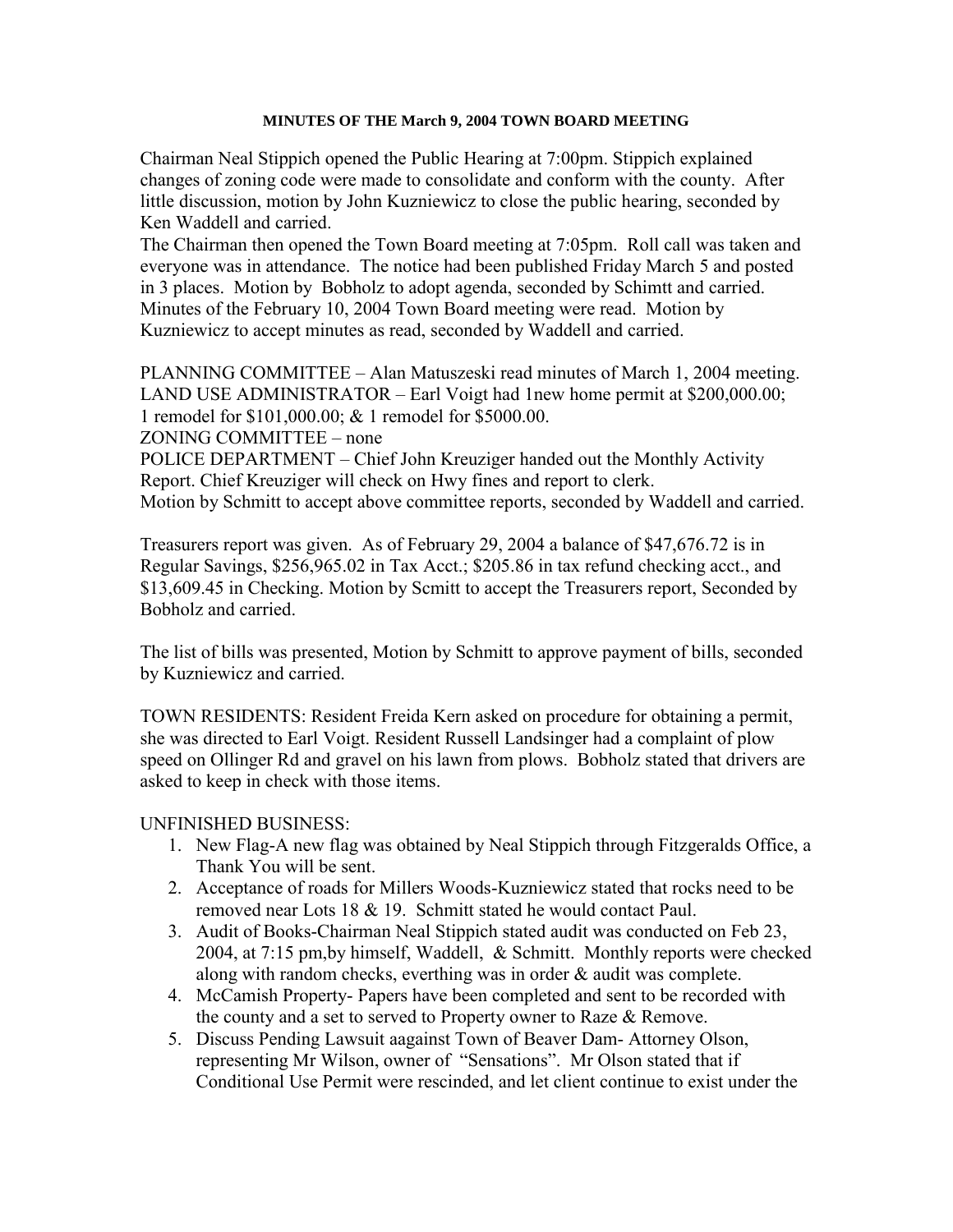limits of the law, the lawsuit would be dropped. Many residents then voiced their opinion.

#### NEW BUSINESS:

- 1. Discuss/Decide Uniform allowance-discussion of Uniform Policy needs to be clarified, Chief Kreuziger will create and present to the board an initial outline of what is in place now and what is needed, to be finalized and decided on at a later Town Board Meeting yet to be determined. Motion by Stippich to pay a late uniform allowance bill when written resignation is received from Officer Breitweiser, seconded by Kuzniewicz and carried.
- 2. Discuss/Decide Purchase of culverts from county- Motion by Schmitt to discontinue purchase of culverts from county for residents in the Town of Beaver Dam, seconded by Kuzniewicz and carried. Clerk will notify county.
- 3. Date for Annual Meeting; The Annual Meeting is to be held on the second Tuesday of April according to State Stat. 60.11. Therefore, the annual meeting for the Town of Beaver Dam will be April 13, at 7:00pm. Therefore also, moving the regular Town Board meeting back one day to Monday, April 12, 2004, at 7:00pm.
- 4. Discuss/Decide petition to vacate portion of undeveloped Linde Rd, and portion of S McKinley Beach Rd. This requires a class 3 publication before action is taken.
- 5. Act on Resolution #1-2004 to petition court to vacate undeveloped park in Lake Hills subdivision. Motion by Schmitt to file petition to vacate undeveloped park. Seconded by Bobholz and carried.
- 6. Act on Ordinance #1-2004 Amended Zoning Code- Motion by Kuzniewicz to adopt amended zoning code ordinance. Seconded by Schmitt and carried.
- 7. Act on Ordinance #2-2004 Driveway, Mailbox and Fire Numbers; and Ordinance #3-2004, Open Burning-Both are to be included the the adoption of the new Code Book to relieve the Towns expense for publishing. Motion by Kuzniewicz to incorporate these above listed ordinances into the recodification of the new Code Book. Seconded by Waddell and carried.

CLERKS REPORT: One Operators Lic for Nicole Machkovech, to be tabled till next town meeting to further investigate background check.. It will be reviewed and decided on at the April meeting. Clerk read two public hearing notices from the Do. Co. Plann. & Dev. Dept.- both on Mon. March 15, Fletcher on rezoning, and Schmitt on dredging, grading & filling. Also read was a notice to raise Mileage from \$.36 to \$.37 ½ for 2004.

## CORRESPONDENCE & INFORMATION RECEIVEDBY

CHAIRMAN/Supervisors: Chariman Stippich read letter of concern from town resident on the possible closure of Iron Rd at 151. There were also misc. mailings from Municipal Clerks & Treasurers Institute; BOA training workshop March 17; Ruekert Mielke seminar March 17 in Waukesha; Invitation for Gov. Doyle to attend  $37<sup>th</sup>$  annual Gov. Conference in Appleton, on  $3/30/04$ . Also read was a letter of concern from Home & Health services concerning the trailers on Madison, St. Bobholz stated a date road inspection should be set at the April meeting.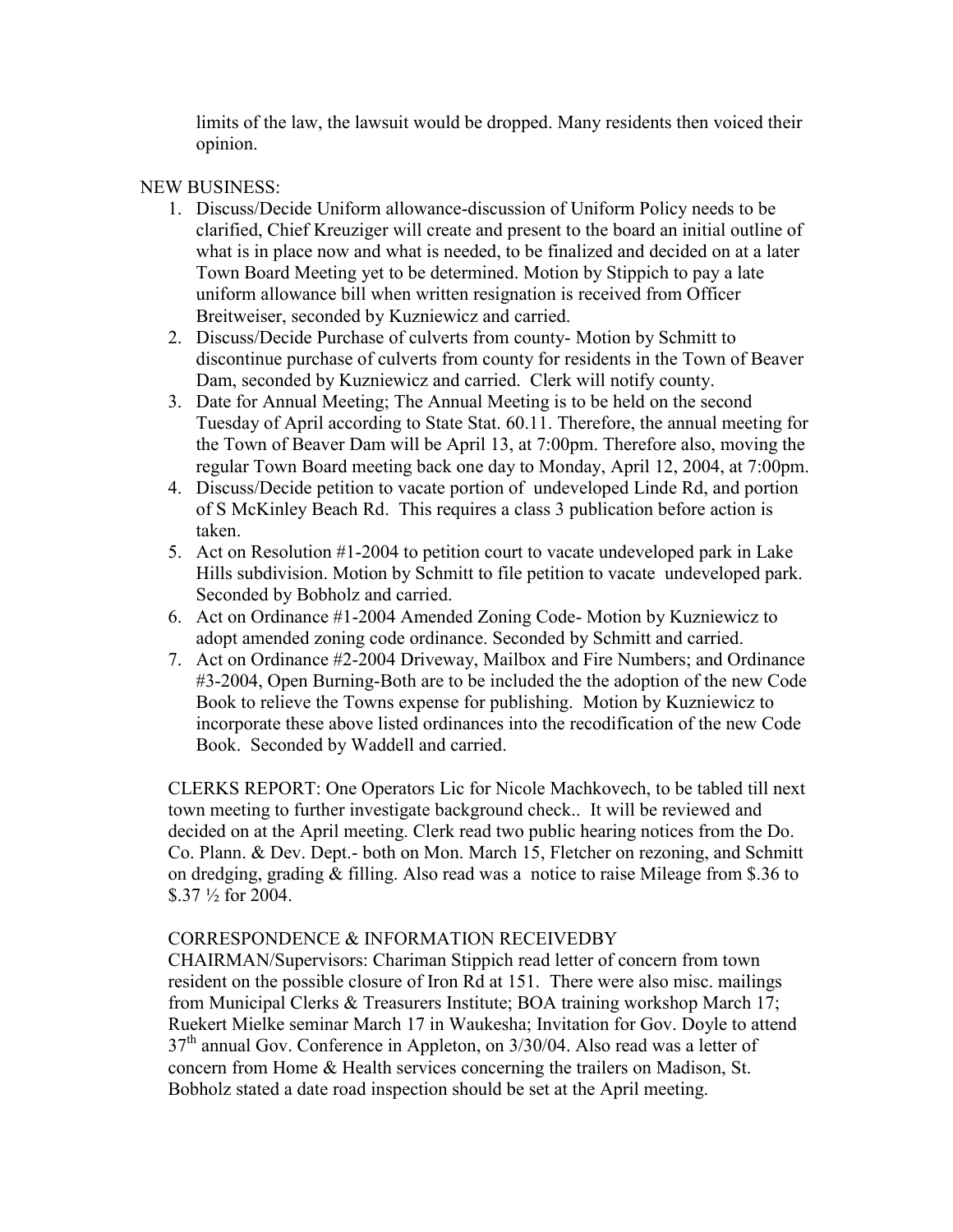Motion by Bobholz to go into closed session for the purpose of discussion of Sensations lawsuit with Attorney. Seconded by Kuzniewicz, Vote by roll call was taken: Kuzniewicz, aye; Stippich, aye; Waddell, aye, Schmitt, aye and Bobholz, aye. Carried. 9:00pm

Motion by Stippich to reconvene in open session, seconded by Kuzniewicz and carried. Motion by Bobholz to adjourn, seconded by Schmitt and carried. Adjourned at 10:00pm.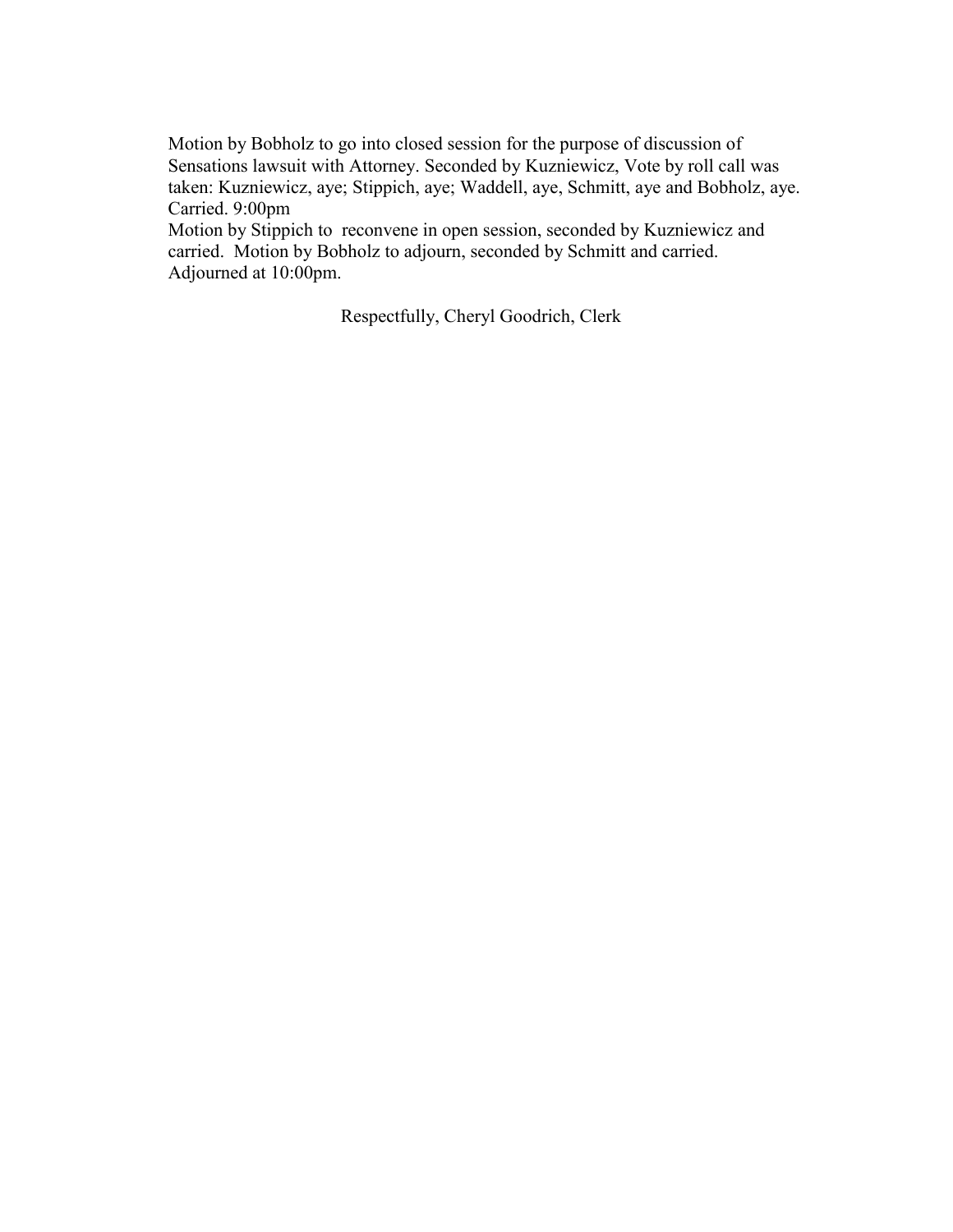## Minutes of the April 12, 2004 Town Board Meeting

Chairman Neal Stippich opened the public hearing at 7:00 p.m. for a petitions to vacate an undeveloped portion of Linde Road and vacate a portion of undeveloped right of way of S McKinley Beach Rd.

No one spoke for or against. Motion by Kuzniewicz to close public hearing, seconded by Waddell and carried.

The Chairman called the Town Board meeting into session at 7:05 p.m. The following officials took the Oath of Office: 1<sup>st</sup> Supervisor, Mark Bobholz and 3<sup>rd</sup> Supervisor, John Kuzniewicz. Roll call was taken in attendance were Stippich, Goodrich, Beier, Kuzniewicz, Waddell, Schmitt, and Bobholz. The notice had been published on April 9th and posted in 3 places. Motion by Bobholz to accept the agenda, seconded by Schmitt and carried. The minutes of the March 09<sup>th</sup> meeting were read. Motion by Schmitt to accept these minutes, seconded by Waddell and carried.

PLANNING COMMITTEE-Al Matuszeski read the minutes of the April 5, 2004 meeting of the Planning Committee.

LAND USE ADMINISTRATOR-Earl Voigt had 3 permits for new homes for \$603,000.00, 6 permits for remodels \$63000.00, 1 permit for shed & bin for \$8,000.00.

ZONING COMMITTEE-NONE

POLICE DEPARTMENT- Police Chief John Kreuziger stated he received a written resignation from Officer Breitweiser. He will need to hire 1 or 2 new officers by summer. May agenda will include police uniform policy discussion. Motion by Waddell to accept resignation, seconded by Schmitt and carried. Motion by Bobholz to accept reports as given, seconded by Kuzniewicz and carried.

Treasurer's Report: As of March 31, 2004, we had \$112,648.72 in Regular Savings, \$343,280.89 the Tax Account, & \$10,885.19 in Checking. Motion by Waddell to accept the Treasurer's Report. Seconded by Kuzniewicz and carried.

The list of bills was presented. Motion by Waddell to approve the payment of the bills. Seconded by Bobholz and carried.

TOWN RESIDENTS: The following is a list of concerns from town residents and board members that were voiced: Iron Rd interchange, how and when it will be done; truck traffic and signage needed; WalMart Dist Center deal going to court; the board has requested a quartly report from the clerk; heat & light bill, possibly a new furnance needs to be included in the next budget; cost to town for future sand  $\&$  salt; Bobholz stated he would contact the city again on needed signage for truck traffic, also on road inspection trip the board will make note of signage already in place, and note where paper box and mail box needs to be put on the same side of road.

## UNFINISHED BUSINESS:

1) Millers Woods update-Rocks have been picked up. Motion by Kuzniewicz to accept dedication of roads for Millers Woods development, seconded by Bobholz and carried. Schmitt abstained.

NEW BUSINESS:

- 1) Act on Petition to vacate undeveloped portion of Linde Rd- Motion by Bobholz to approve resolution to vacate Linde Rd, seconded by Schmitt and carried.
- 2) Act on Petition to vacate undeveloped protion of right of way on S McKinley Beach Rd-Motion by Schmitt to approve resolution to vacate S McKinley Beach Rd, seconded by Waddell and carried.
- 3) Set date for road inspection- date is set for May 1, 2004, 5:30am. Discuss/Decide for road work will take place at the May 11 Town board meeting.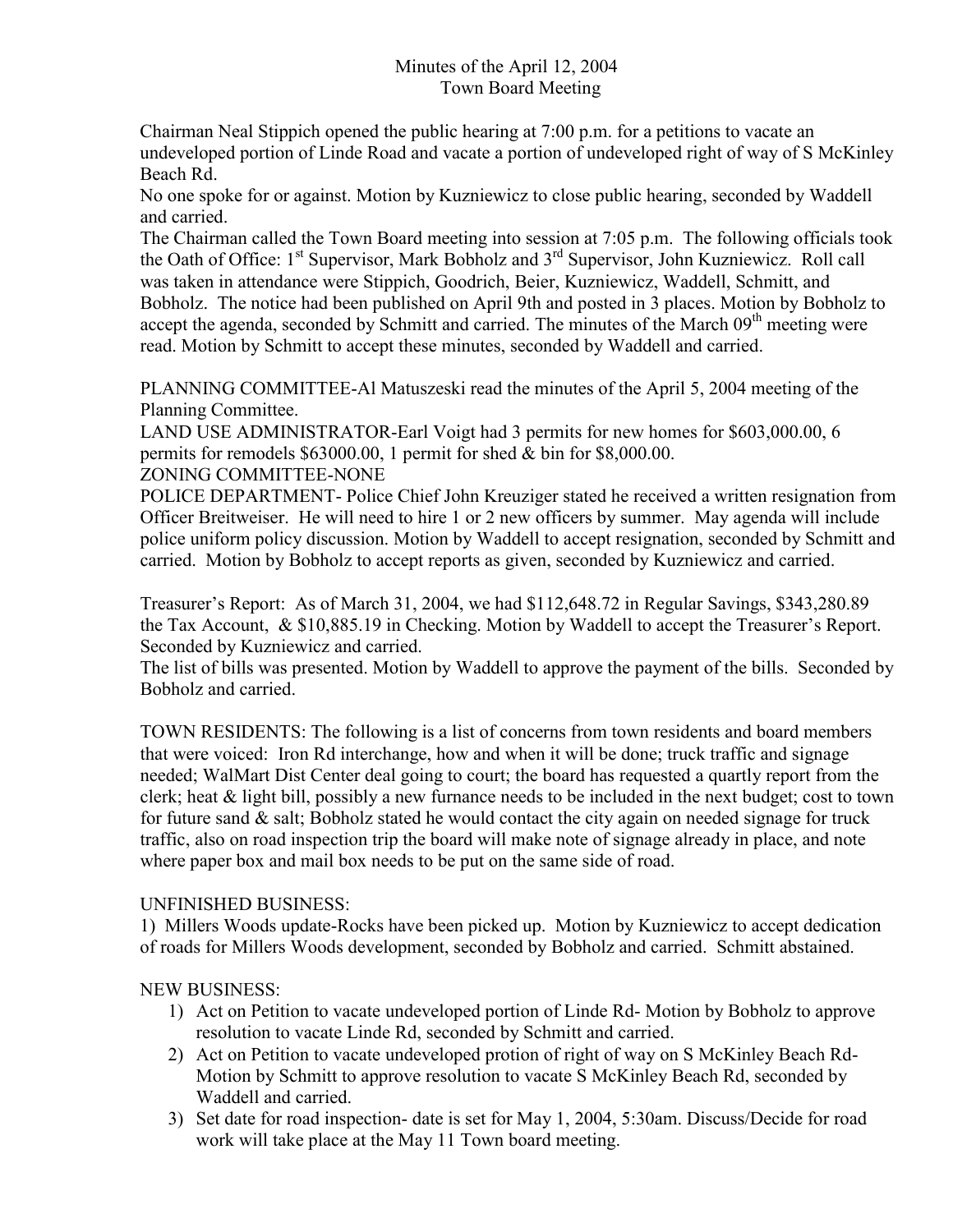- 4) Appointments by the Chairman made to the Planning Commission are: Mike Canniff; Earl Stutz, John Kuzniewicz, Larry Braker, and Alternate, Bob Tietz; Motion by Kuzniewicz to confirm appointments made by the Chairman, seconded by Schmitt and carried. Appointments by the Chairman made to the BOA are: Dean Becker, Harlod Hicks, Jeff Schmitt, Howard Bohl, and Alternate, Tim Stafford. Motion by Waddell to confirm appointments made by chairman, seconded by Kuzniewicz and carried. Appointment made by the Chairman to Land Use Administator, Earl Voigt. Motion by Schmitt to confirm appointment made by the Chairman, seconded by Bobholz and carried.
- 5) Discuss/decide on dumpster for spring clean up-Todd Metke, rep from Onyx waste Service stated a price of  $$125.00$  per container  $+ $32.00$  per ton, also suggested were to have 3 containers, 2 for bulk items, 1 for compost. Dumpsters will be available to town residents on Sat. April 24, 2004 from 7:00am-12:00pm. Supervised by Roger Beal. Motion by Schmitt to accept above plan for dumpsters, seconded by Kuzniewicz and carried. Clerk will get information to the Citizen and Kuzniewicz will see about getting it on the radio.

## CLERKS REPORT

1) Operator's License- The Clerk had 3 licenses that needed approval-Lindsey Ganz–United Coop, Lisa Furlong-Scoots and Nicolle Machkovech-Scoots. Motion by Schmitt to grant these licenses, seconded by Kuzniewicz and carried.

2) The Clerk received a letter from Co. Plann & Dev in regards to a suggested address change for a town resident due to driveway/road change. Clerk contacted the resident and he would prefer not to change his address. Board would like clerk to send a letter to resident, encouraging a change of address, as it may be a problem for emergency response.

3) Clerk received business cards from a few companies for road work.. Bids will be taken after road inspection and decisions are completed at the May 11 meeting.

4) Clerk read 1 Land Use Permit from Henrich, 1 Land Use Permit from Kuenzi; 3 notifications from Co. Plann & Dev, adoption of resolution for Zimmerman, granted resolution for Linde, and adopted resolution to waive soil test for Linde.

CHAIRMAN/TOWN OFFICER REPORT: Letter was received from Michael E. Sias, of Sias Law Offices retained by Mabel McCamish, who is having her property inspected by "some construction people" to see if her property can be salvaged. Property is currently under 60 day Raze and Remove Order. Approval of funding for Hemlock was granted. Stippich will consult with Bruce Zellner. Stippich will set up DOT and WTA Lawyer conference with Town Board. The Chairman received a Petition for street dedication of street right of way on Cherry Dr. from Scott Eberle. This must be referred to the Planning Committee. Resident (Waterland) S sunset Pt Rd., would like ditch (divet) filled in with dirt by town. Bobholz will check into it. Reminder of County Unit meeting in Juneau, Wed. May 21, Harnisch is speaker. Beier will be attending a meeting in fort Atkinson, on April 26. Motion by Schmitt to adjourn, seconded by Bobholz and carried. Adjourned at 9:40pm.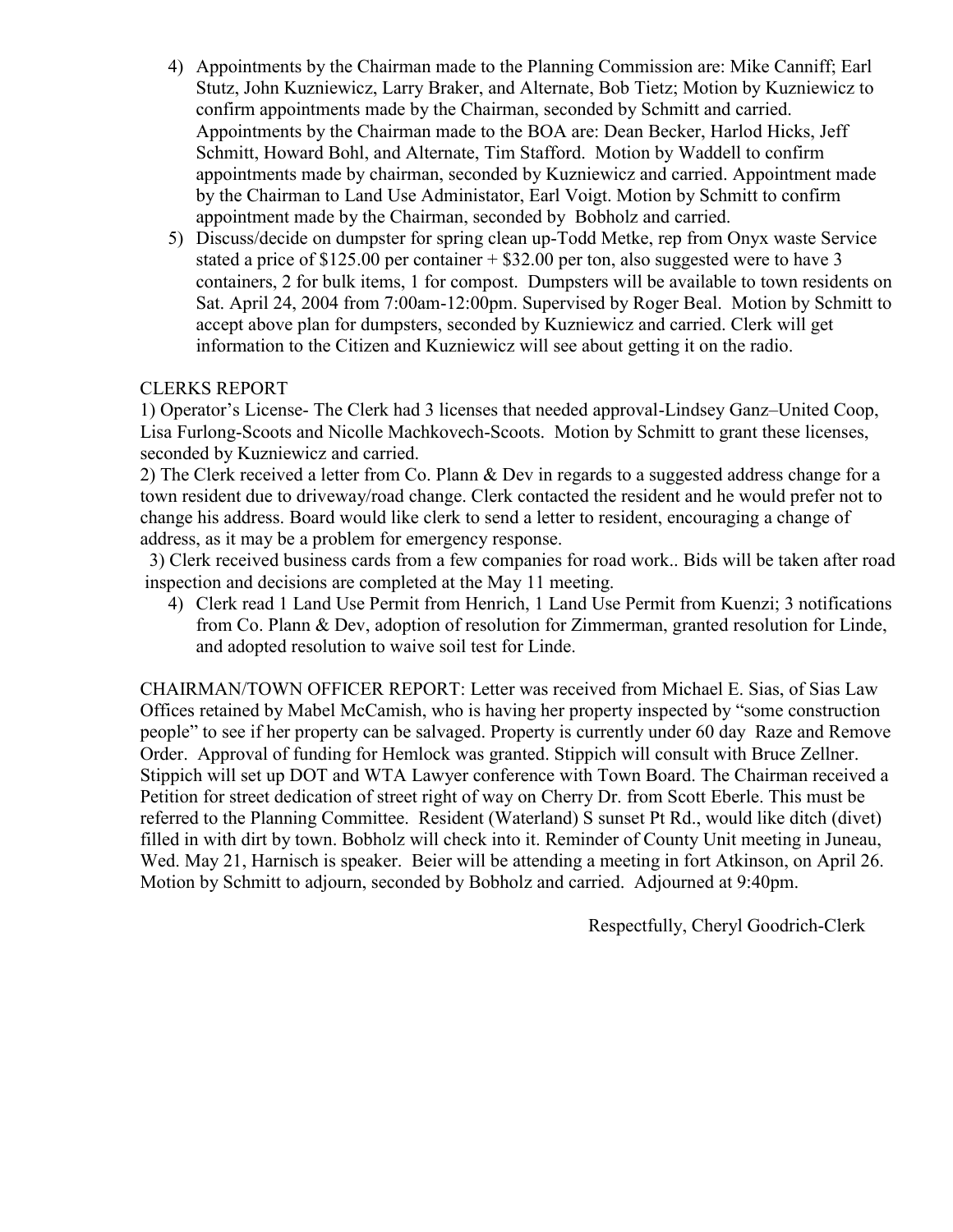Chairman Neal Stippich opened the Board of Review at 7:00p.m. Stippich nominates Kuzniewicz for Chairman of BOR, Kuzinewicz declines. Stippich nominates Jeff Schmitt for Chairman of the BOR, seconded by Kuzniewicz. Motion by Stippich to close nominations for BOR Chairman, seconded by Waddell, and carried. Nomination for Schmitt as BOR Chairman, carried. Kuzniewicz nominates Stippich for BOR Vice Chairman, Stippich nominates Bobholz, Bobholz declines. Motion by Kuzniewicz to close nominations, seconded by Waddell, and carried. Nomination for Stippich as BOR Vice Chairman carried.

Motion by Stippich to close BOR until August 24, 2004, 7:00pm, when the full revaluation is complete. Seconded by Kuzniewicz and carried.

The Chairman called the Town Board meeting to order at 7:10 p.m. Roll call was taken in attendance were Stippich, Goodrich, Beier, Kuzniewicz, Waddell, and Bobholz. Schmitt absent. The notice had been published on May 7th and posted in 3 places. Motion by Bobholz to accept the agenda, seconded by Waddell, and carried. The minutes of the April 12<sup>th</sup> meeting were read. Motion by Waddell to accept these minutes, seconded by Bobholz, and carried. Schmitt abstained due to late arrival.

CHAIRMAN REPORT- Chairman had a phone conversation with DOT. They are assessing the whole state-151 will be held off-they are looking at possibilities at Iron Rd. Hemlock/151, no plans for 10 years. TRIP D funds, received notice of approval up to \$47,000, but no certificate received yet, & waiting on state requirements. Update on Hemlock will be put on June agenda. Discuss Cherry Dr, put on June agenda.

PLANNING COMMITTEE-Al Matuszeski read the minutes of the May 3, 2004 meeting. LAND USE ADMINISTRATOR-Earl Voigt had 8 permits for new homes for \$1,503,000, 2 permits for warehouses for \$127,000, 3 permits for decks for \$4,000, 3 permits for sheds for \$11,000, 1 permit for a roof for \$2,000, and 1 permit for a pool for \$6,000.

POLICE DEPARTMENT- Police Chief John Kreuziger stated he received a written resignation from Officer Kiesow. Motion by Bobholz to accept resignation, seconded by Waddell, and carried. A Stop Ahead sign is needed at Hemlock (E) and Pine Rd. Motion by Stippich to approve having the same police personnel committee, 2 meetings with paid per diems. Seconded by Schmitt and carried. Motion by Waddell to accept reports as given, seconded by Schmitt and carried.

TREASURER'S REPORT: As of April 30, 2004, a balance of \$110,547.16 in Regular Savings, \$263,061.29 in the Tax Account, & \$11,996.98 in Checking. Motion by Bobholz to accept the Treasurer's Report, seconded by Kuzniewicz, and carried.

The list of bills was presented. Motion by Kuzniewicz to approve payment of bills. Seconded by Schmitt and carried.

TOWN RESIDENTS: Glen Luck was wondering about the truck at Beaver Blacksmith. It was in for repair of the plow mount. Bobholz stated the Shoulder reclaimer was rented from the County and Town road shouldering is complete.

UNFINISHED BUSINESS:

1) Mccamish Property - 60 day notice ends May 13. Motion by Bobholz to raze property as noted in the Order to Raze and Remove if not yet completed by property owner. Seconded by Waddell and carried.

## NEW BUSINESS:

1) Act on Resolution #5-2004-Hearing to repeal and new ordinance needed. Resolution will be adopted at June TB meeting.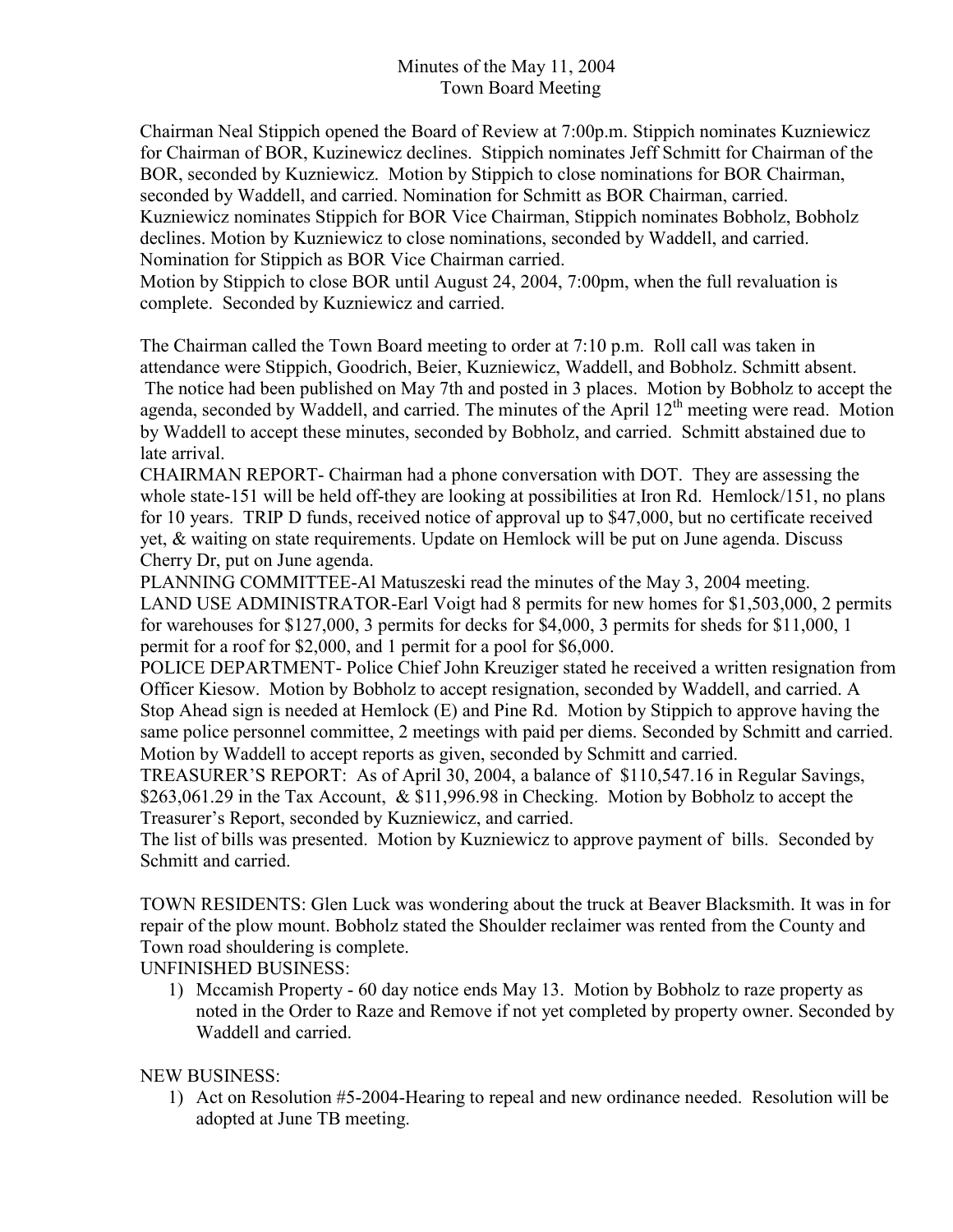- 2) Police uniform policy- Chief Kreuziger presented the policy, questioning if the Town Board will supply new vests for new hires if needed. Motion by Kuzniewicz to supply new vests to new hires if needed and replace vests every 10 years. Seconded by Bobholz, motion denied. After discussion, Stippich stated vests can be considered on an individual case basis.
- 3) Insurance-John Engels gave a presetation for Rural Insurance. Motion by Schmitt to have a Special TB meeting on Wed May 19, 2004 to discuss/decide insurance carrier and road repairs. Seconded by Waddell and carried.
- 4) Roadside cleanup-Motion by Schmitt to hire Juneau huber men to clean town roadsides, reimburse for mileage (.37 ½) with roger Beal to supervise and transport with town truck. Seconded by Waddell and carried.
- 5) Road work/Maintenance-Motion as stated in #3 to have a Special TB Meeting to decide road projects.
- 6) Town Web site-Motion by Schmitt to have Powercom make a presentation at June meeting. Seconded by Kuzniewicz and carried. Clerk will contact Powercom.
- 7) Urban Towns Committee membership- Millie Beier will contact Jerry Derr to come to the June meeting and make a presentation.

# CLERKS REPORT

1) Operator's License- 1 license for Ashley Trimmer/BDCC. Motion by Kuzniewicz to approve license. Seconded by Waddell and carried. Read by clerk was Land Use Permit for Tim & Elaine Aahearn; Letter of Intent for Charles Ganske; DC Plan & Dev public hearing May 3 for DC Parks, Outdoor Rec and Open Space Plan; DC Board of Adjustment public hearing May 20 for Tim Foulk; Letter from Griswolds for no address change; WI Dept of Commerce, Conditional Plan Approval for Verlo Mattress; Notice of Hearing from Public Service Commission of WI; and a few misc mailings.

CHAIRMAN/TOWN OFFICER REPORT-Schmitt request an update of the Green Valley drainage at June meeting. A Plan was presented by the County in July 02. Earl Voigt will check Planning Minutes.

Motion by Waddell to adjourn, seconded by Bobholz and carried. Adjourned at 10:10pm.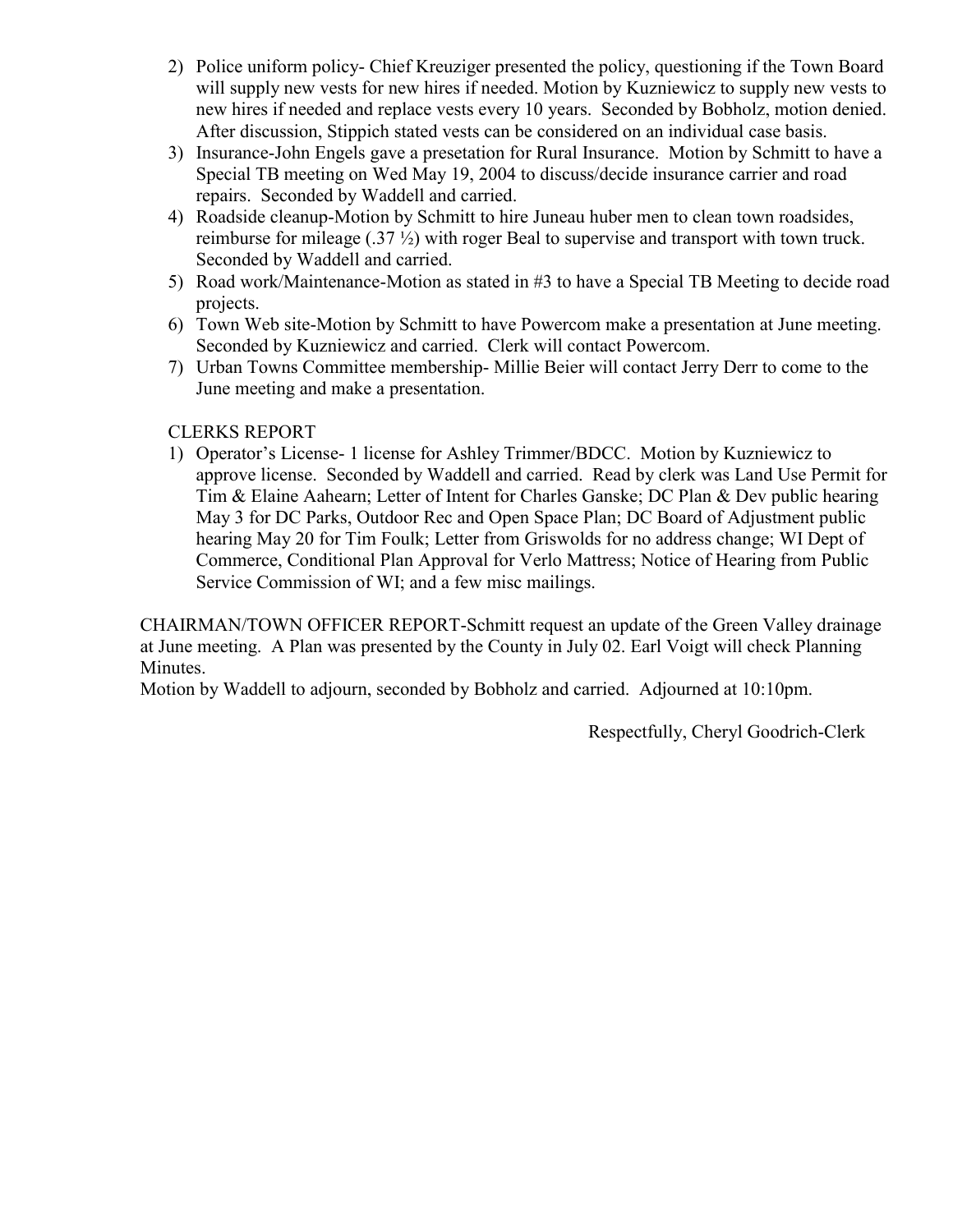The Chairman called the public hearing to order at 7:00 p.m. on the following applications for liquor licenses: "Class B Combination" –Daniel P. Schmitt, Jumpers LLC, Mr. Madson's LLC, Gayle L. George, Bayside Supper Club, Inc., Beaver Dam Golf Management, Inc., Bogey's LLC, Old Hickory Golf Club, WI Motor Sports Park Inc. "Class A Combination" – Simar Oil, LLC "Class B Beer"-Beaver Dam Conservationists, Inc. "Class A Beer" –Kwik Trip, Inc., United Cooperative. No one appeared against granting any licenses. Kuzniewicz asked if there were any outstanding bills from vendors that service these establishments. The Clerk stated she had received no notification of outstanding bills. Motion by Waddell to close the hearing. Seconded by Schmitt and carried.

The Chairman then opened the Town Board meeting. Roll call was taken and everyone was in attendance. The notice had been published on June 4th and posted in 3 places. Motion by Schmitt to accept the agenda. Seconded by Kuzniewicz and carried. The minutes of the May 11<sup>th</sup> meeting were read. Motion by Schmitt to accept these minutes. Seconded by Waddell and carried. The minutes of the May  $19<sup>th</sup>$  meeting were read. Motion by Bobholz to accept these minutes. Seconded by Kuzniewicz and carried.

PLANNING COMMITTEE-Al Matuszeski read the minutes of the May 17, 2004 meeting of the Planning Committee. After discussion of conditional use permit for Paitrick/Fabisch, Al Matuszeski, JK or other board member should be present during construction for approval of culvert replacement or repair at N7117 & N7137 E Plaza Dr.

LAND USE ADMINISTRATOR-Earl Voigt had 1 permit for commercial for \$169,000, 7 permits for new homes for \$1,357,000, 1 permit for a sign for \$4,000, and various permits for at a total of 81,000.

POLICE DEPARTMENT- Monthly activity report was handed out. Police Chief John Kreuziger stated that the Police Personnel Committee would meet June 9, 2004. He also had arequest for new Operators License form to be used as it includes more information needed for background checks. He also spoke with the Town attorney stating the due to as active case, a new sign on Ollinger Rd for overweight vehicles, should read Gross Vehicle Weigt. Motion by Bobholz to approve the above committee reports. Seconded by Waddell and carried.

The Treasurer's report was given. As of May 31, 2003, there was a balance of \$104,727.43 in Regular Savings, \$263,887.90 in the Tax Account, & \$11,016.55 in Checking. Motion by Bobholz to accept the Treasurer's Report. Seconded by Schmitt and carried.

The list of bills was presented. A question in regard to heat bill, again emphasizing that the heating in the building needs to be checked and/or replaced in the future. Motion by Kuzniewicz to approve the payment of the bills. Seconded by Schmitt and carried.

TOWN RESIDENTS: Alan Matuszeski asked about a deadline date for conditions on a Conditional Use Permit for Shepys. Earl Voigt will check into it and let Chief John Kreuziger know if a citation is needed. Russell Landsinger asked about the number of junk vehicles at a business. Board members and Chairman are all receiving complaints on water drainage issues. Ditch Cleaning will be an issue discussed at the road meeting on June 22, 2004.

UNFINISHED BUSINESS: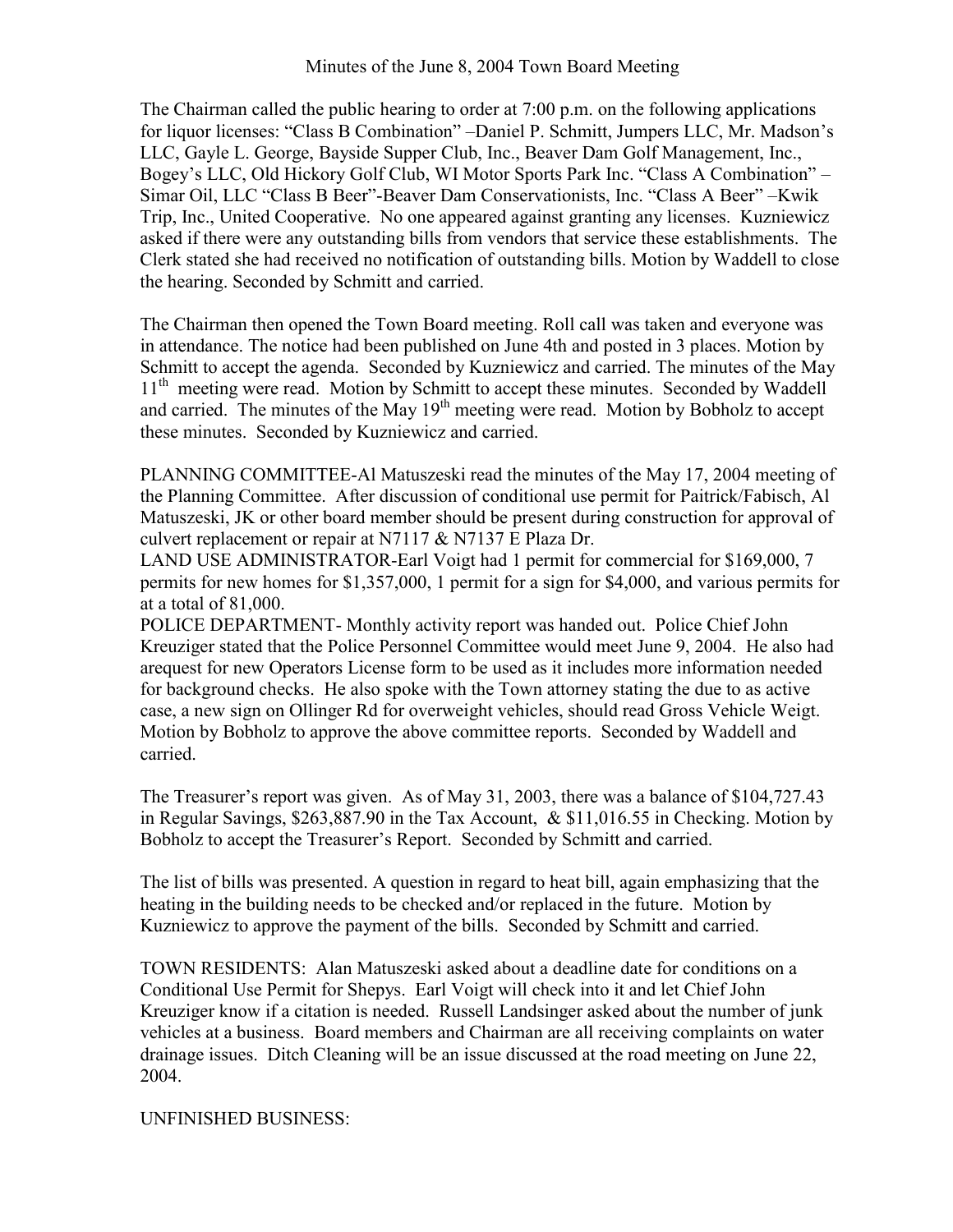1) Update on roadside cleanup crew- Roger Beal stated that the Huber prisoners have been out cleaning up the roadsides. Bobholz stated that roadside cleanup needs to begin at least a month earlier because of long grass at this time makes it more difficult.

- 2) Review and decide on bids for Razing of McCamish property-Motion by Kuzniewicz to accept bid by Schmitt Challenges. Seconded by Bobholz and carried. Schmitt abstained from the vote. Bill will be sent to McCamish. If not paid it will be added as a Special Charge or Lean on the property bill.
- 3) Hemlock Rd. update Papers will be available July 1, 2004. A traffic report was completed by Bobholz.
- 4) Green Valley drainage update Ditch cleaned, easement signed with South Hill TP, and Westra will begin work within 2 weeks.

NEW BUSINESS:

- 1) Powercom Presentation for Web-site-initial cost range \$700-\$7000, +\$300.00 per year for hosting. A list will be made by clerk of what e would like on the web site and investigate other township site contents. Meetintg with Powercom will be held at 7:00pm June 29. Attending will be Stippich, Goodrich, Kreuziger, Schmitt. Meeting will be posted.
- 2) Jerry Derr from Urban Towns committee presentation- fees are put towards quartly workshops, lobbyists, input on Legislation, annual meeting. Membership due would be prorated for the rest of the year if need be. Discussion and decision will be made at the July meeting.
- 3) Rosendale St issue- discussion if city would annex or sign maintenance agreement. Stippich stated a meeting with the city is needed and information would then be brought to the board meeting.
- 4) Discuss/Decide recommendations from Planning Committee on Petition of Scott Eberle for Cherry Dr. After discussion, no action is needed by the town or Eberle. Motion by Bobholz to deny petition from Scott Eberle to vacate Cherry Dr. Seconded by Schmitt and carried.
- 5) Act on Ordinance #2-2004 Land Use Permit Fees-Motion by Schmitt to adopt new fees. Seconded by Kuzniewicz and carried.
- 6) Act on Ordinance #3-2004 Conditional Use Permit Fees-Motion by Schmitt to adopt new fees. Seconded by Waddell and carried.
- 7) Act on Ordinance #4-2004 petitions for Amendment of Zoning Districts- Motion by Bobholz to adopt amendment of Zoning Districts. Seconded by Schmitt and carried.
- 8) Act on Ordinance #5-2004 Applications for Appeals-Motion by Schmitt to adopt Application of Appeals. Seconded by Kuzniewicz and carried.
- 9) Act on Ordinance #6-2004 Fees for Licences- Motion by Kuzniewicz to adopt new License Fees. Seconded by Waddell and carried.
- 10) Act on Resolution#2-2004 Fees Set by Town Board-Motion by Schmitt to amend fire number fee to \$35.00. Seconded by Bobholz and carried. Motion by Schmitt to adopt amended Fee Schedule. Seconded by Kuzniewicz and carried.
- 11) Act on Liquor License Applications- Motion by Bobholz to approve all Liquor License received. Seconded by Waddell and carried.

## CLERKS REPORT-

1) Motion by Schmitt to grant the following licenses for the period of July 1, 2004 to June 30, 2005. Seconded by Waddell and carried. They are: Constance Webber, Tanya Westphal, Sherri Pearson, Julie Steinhorst, Rebecca Beaudry, Nicolle Machkovech, Amanda Berkevich, Ashley Trimmer, Jessica Westphal, David Stephenson, Mark Kimmel, Kenna Arvold, Dennis McCluskey, Joyce Longseth, Jessica Buwalda, Nancy Kimmel, Mark Fobes, Judith Wolf, Corey Franke, Christina Ford, Debra Oksa, Robert Mittelstadt, Laura Rueckert, Teri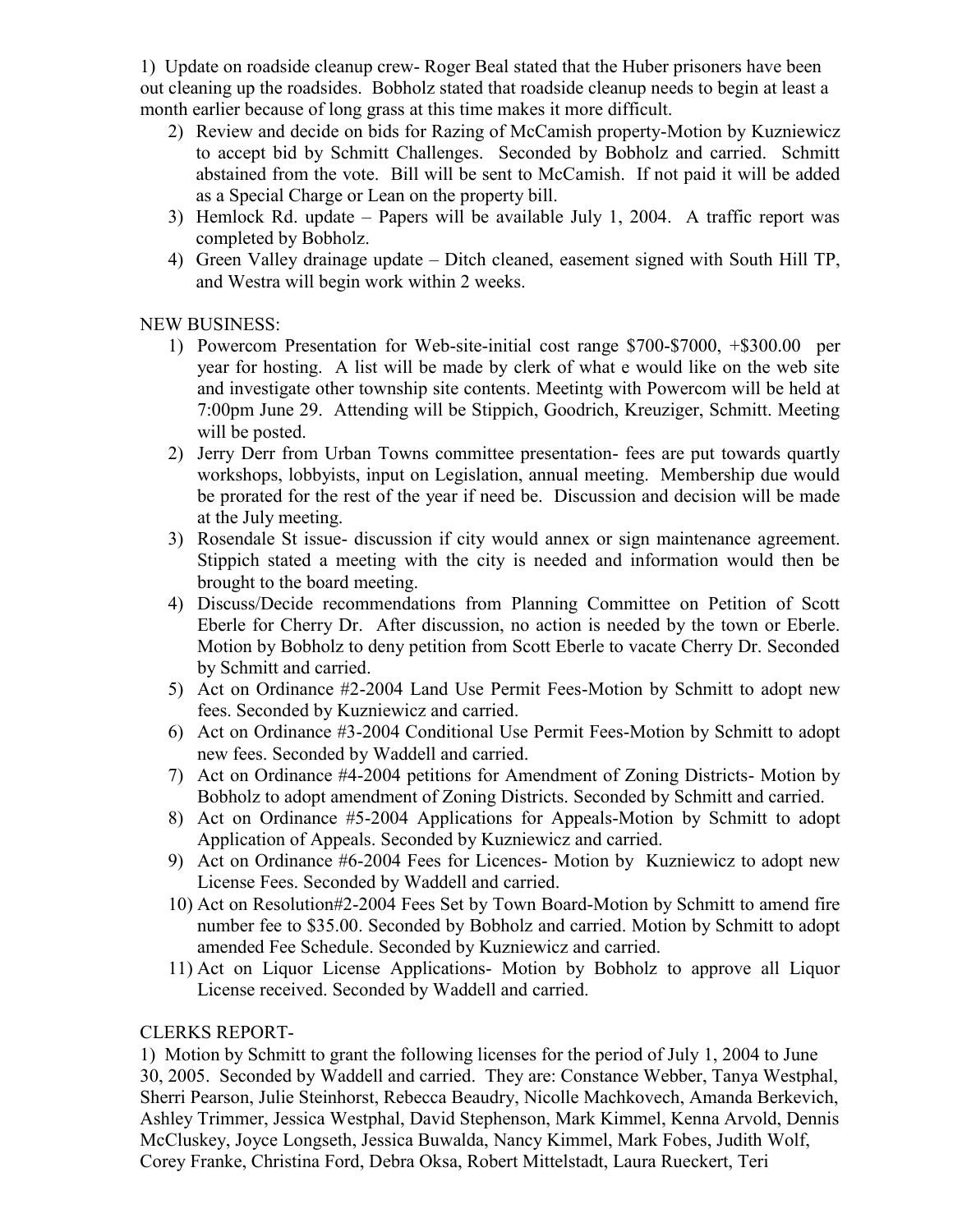Capetillo-Arndt, John Biel, William Miller, Joshua Bartsch, James Strohmayer, Patricia Pattengale, Melanie Bublitz, Chad Prieve, Jean Henningsesn, Lisa Sutton, Katie Maertz, Danielle Wuestenberg, Gregg Hereid, Sandra Kluz, Donna Koerner, Rachel Frederick, Stacey Christian, Jessica White, Elizabeth Vredevelde, Crystal Scharf, Linda Smith, Enrique Chavez, Robert Schmidt, Dale Maas, Kenneth Beal, Kevin Semple, Robin Monette, Marie Stafford, Nicole Koepsell, Carrie Sieja, Melissa Kempfer, Bethany Milan, Brad Marthaler, Jennifer Kinjerski, Lindsay Ganz, Brian Schleif, Tim Jahns, Deeann Peplow, Angela Winter, and Keith Klatt,

2) The Clerk read a letter from Do. Co. Planning and Devel. for approval of amendments of Zoning Ordinance & Town Zoning Map. Another for adoption of Resolution to Minor Land Division #2004-0586 Charles Ganske. One Letter on Intent for Ralph Goetting Jr. and 1 Land Use Permit application for Jerry Klas for a home. The following letters were also read: WI DOT notification for the WI Heitht Modernization Program Surveying activities for 2004 will begin in our area; WI Taxpayers Alliance has an additional newsletter called the "Focus" @\$29.00 for 28 issues per year. Board stated this is not necessary to receive; A letter of Thanks for your business from John Engels at Rural Ins.; and a letter from BD Lake Association looking for a donation. This will be decided at the July TB Meeting.

#### CHAIRMAN/TOWN OFFICER REPORT:

The Chairman stated he had requests for no wake zone on the lake due to high water levels, Stippich stated that he called the Lake Association to create an ordinance for all the surrouding towns to adopt. Town land will not be rented this year, Joe Meyer will seed it. Workshop for asphalt maintenance will be held on July 7.

Bobholz stated there was a roadside washout at a cattle underpass on s Center Rd. After discussion, a motion by Kuzniewicz to do repairs as deemed necessary by Bobholz. Seconded by Schmitt and carried. There will be a Special Town Board meeting to open and decide road bid, parking lot bids and ditch cleaning, on June 22 at 7:00pm.

Motion by Schmitt to adjourn. Seconded by Waddell and carried. Adjourned at 9:30 p.m.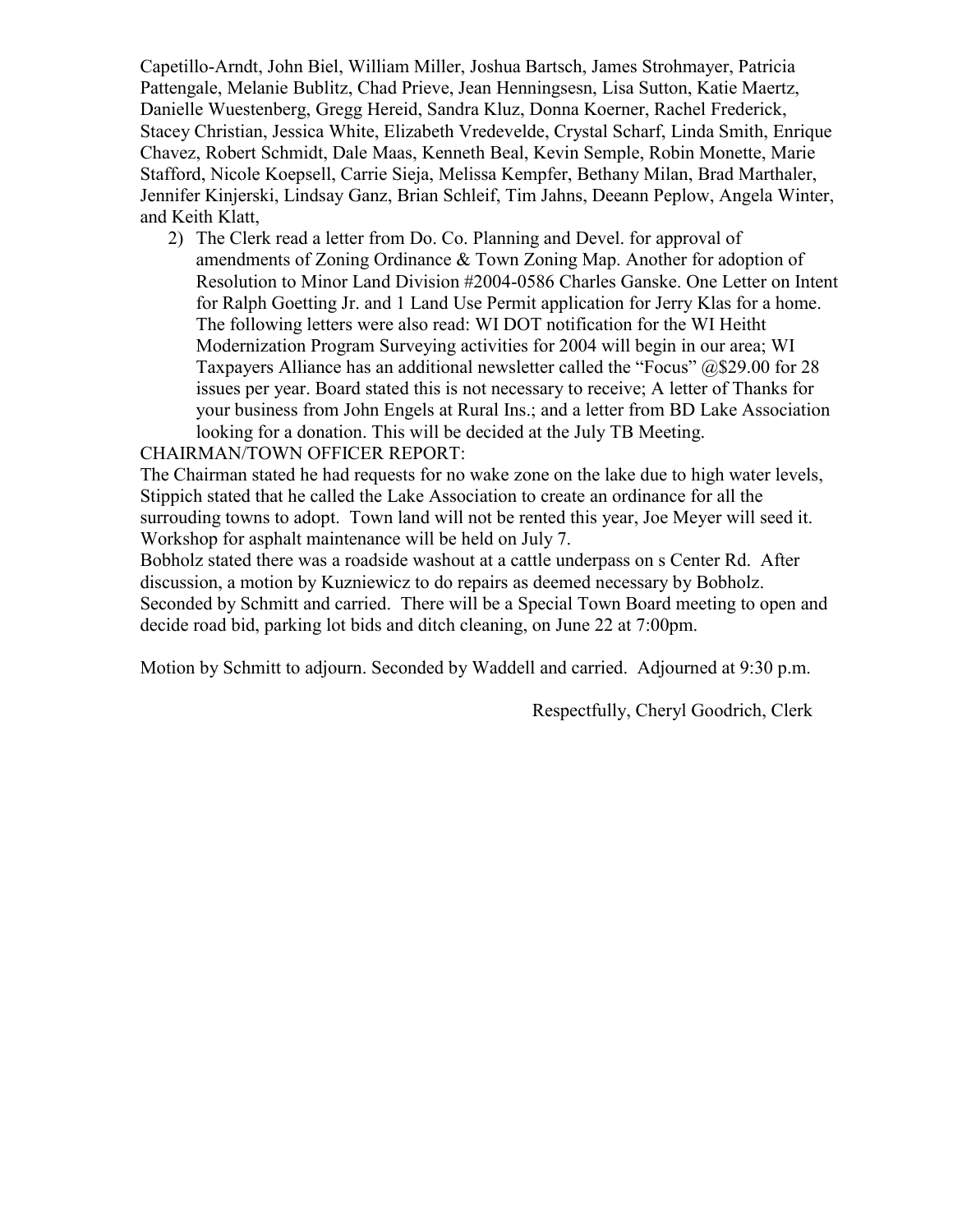The Chairman opened the Town Board meeting at 7:05pm. Roll call was taken, Stippich, Goodrich, Beier, Kuzniewicz, Schmitt, Bobholz & Waddell were in attendance. The notice had been published on July 10th and posted in 3 places. Motion by Bobholz accept the agenda. Seconded by Waddell and carried. The minutes of the June  $8<sup>th</sup>$  Town Board meeting were read. Motion by Waddell to accept these minutes. Seconded by Kuzniewicz and carried. Minutes of the June  $22<sup>nd</sup>$  Special Town Board meeting were read. Motion by Bobholz to accept these minutes. Seconded by Schmitt and carried.

Chairman Report: Bobholz stated that the sign on Ollinger Rd for truck weight is current and adequate. Chariman Stippich stated that papers from state for TRIP funds were received; Bids for engineers need to be taken for project, and ad will be needed for that; culverts on Canary and Schlief Rds need replacement before road work is done. CAP funds may be available. Cattle pass on S Center Rd is fixed and Stippich has an appointment with FEMA on July 22 for funding of repairs.

PLANNING COMMITTEE-Al Matuszeski read the minutes of the June 7 & July 13, 2004 meeting of the Planning Committee.

LAND USE ADMINISTRATOR-Earl Voigt had 1 permit for a roof-\$2000; 1 new home for \$211.000, Garage-50,000, attached garage-\$32,000, and barn & shed-\$70,000, totaling \$365,000.

POLICE DEPARTMENT- Monthly activity report was handed out. Police Chief John Kreuziger stated that he would like to thank the Personnel Committee for their time. Hired were Richard Dahl and Andrew Krumhouse. Some operators Lic. Were not yet approved due to lack of information provided by applicants and a follow-up was needed.

Motion by Bobholz to approve the above committee reports. Seconded by Kuzniewicz and carried.

The Treasurer's report was given. As of June 30, 2004, there was a balance of \$110,597.19 in Regular Savings, \$264,331.75 in the Tax Account, & \$13,571.13 in Checking. Motion by Schmitt to accept the Treasurer's Report. Seconded by Waddell and carried.

The list of bills was presented. Motion by Waddell to approve the payment of the bills. Seconded by Schmitt and carried.

TOWN RESIDENTS: No Comments or questions were presented.

# UNFINISHED BUSINESS:

- 1) McCamish property update- a court date of July 22, 12:15pm has been set.
- 2) Hemlock Rd update-funds to upgrade/widen are available and will done in 05. A resident urged to post no truck traffic on Hemlock. After discussion, motion by Bobholz to post an 8 ton weight limit on Hemlock, 151 to W. Seconded by Kuzniewicz and carried.
- 3) Web-site update- Bernie Marasik from the state made a presentation on what their cost estimate would include. Motion by Bobholz to table decision until a cost analysis is received from Powercom. Seconded by Schmitt and carried.
- 4) Discuss/Decide Urban Towns Membership-After discussion, motion by Bobholz to join the Urban Towns Committee on a prorated price for the remainder of the year. Seconded by Schmitt and carried.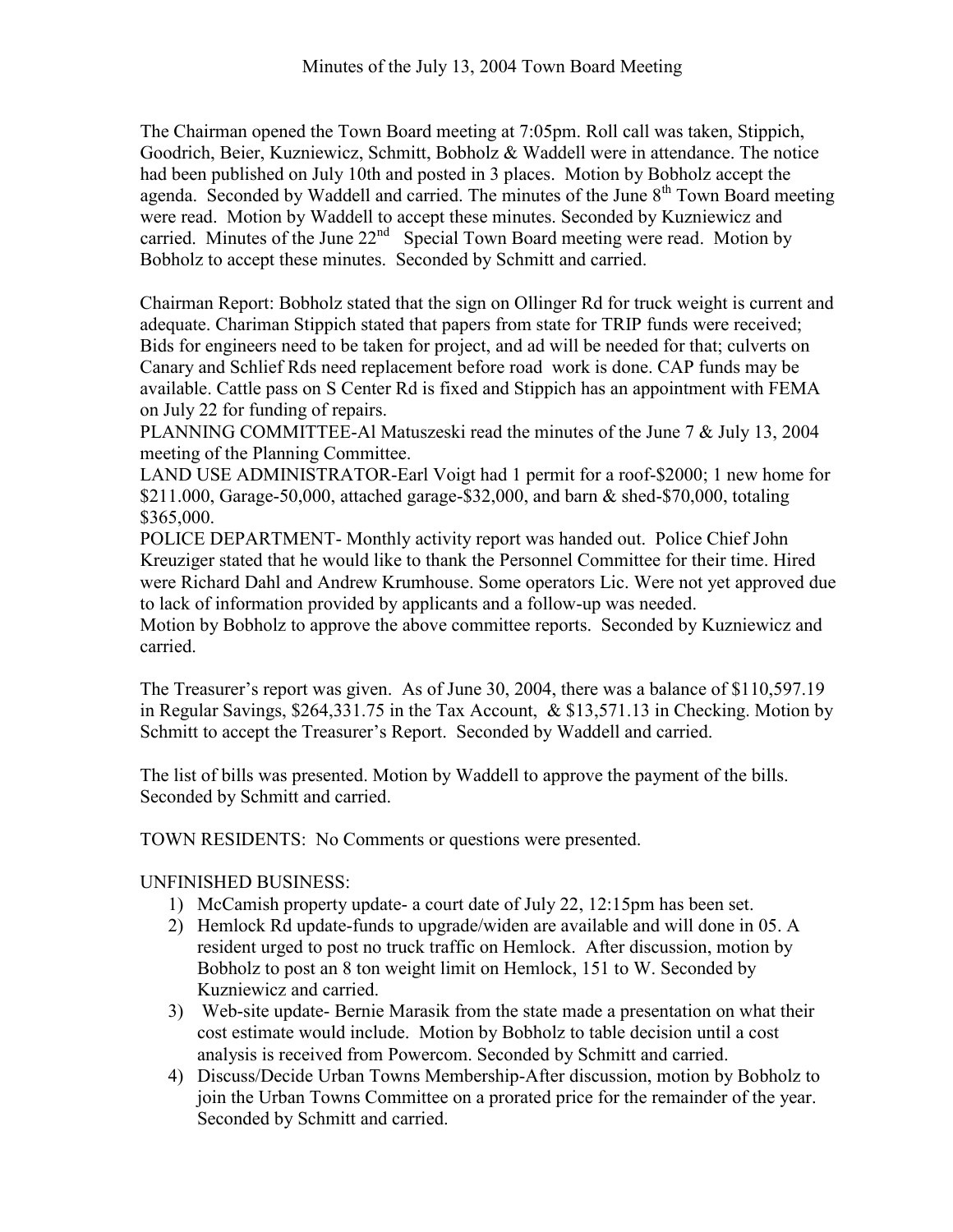NEW BUSINESS:

- 1) Discuss petition of Chuck Neuman-section of road will be used for parking lot due to expansion of building. Planning Comm. Recommends to approve petition. Motion by Bobholz to accept petition and hold a public hearing at the August board meeting. Seconded by Waddell and carried.
- 2) Discuss/Decide Clason Prairie Cemetary- a committee of Kuzniewicz, Schmitt and Tim Stafford will look at stones, possibilities being restoration services or gravel and huber workers.
- 3) Discuss/Decide donation to Lake Association- Motion by Kuzniewicz to donate \$1500.00 to the Lake Association. Seconded by Waddell and carried.
- 4) Discuss/Decide solution to water problem on A & E- Waiting on information from Dan Prunuske of Design Tech..
- 5) FEMA- As stated earlier, Stippich has an appointment on July 22 on funding.

CLERKS REPORT-1 Operators license for Kevin Osterhoff at BD Country Club. Motion by Kuzniewicz to approve this license. Seconded by Schmitt and carried. Other information received by clerk were as follows: WTA Unit meeting notice for July 21 at 8:00pm.; Do. Co Plann & Dev adoption of resolution for Wm. & Frieda Kern; Land Use Permit Appl. Statz Custom Homes, agent for Russell Johnson; Land Use Permit Appl. For David Eisenga; Land Use Permit Appl. For Ed & Jennifer Stehling; Letter of Intent from New Frontier Land Surveying, agent for Scott Eberle; annexation papers from City of BD for David/Lois Apple, Jeff/Brenda Schmitt and Tri-C Development/Richard Cromheecke .

CHAIRMAN/TOWN OFFICER REPORT: No further information from Chariman or Supervisors.

Motion by Schmitt to adjourn. Seconded by Bobholz and carried. Adjourned at 9:15p.m.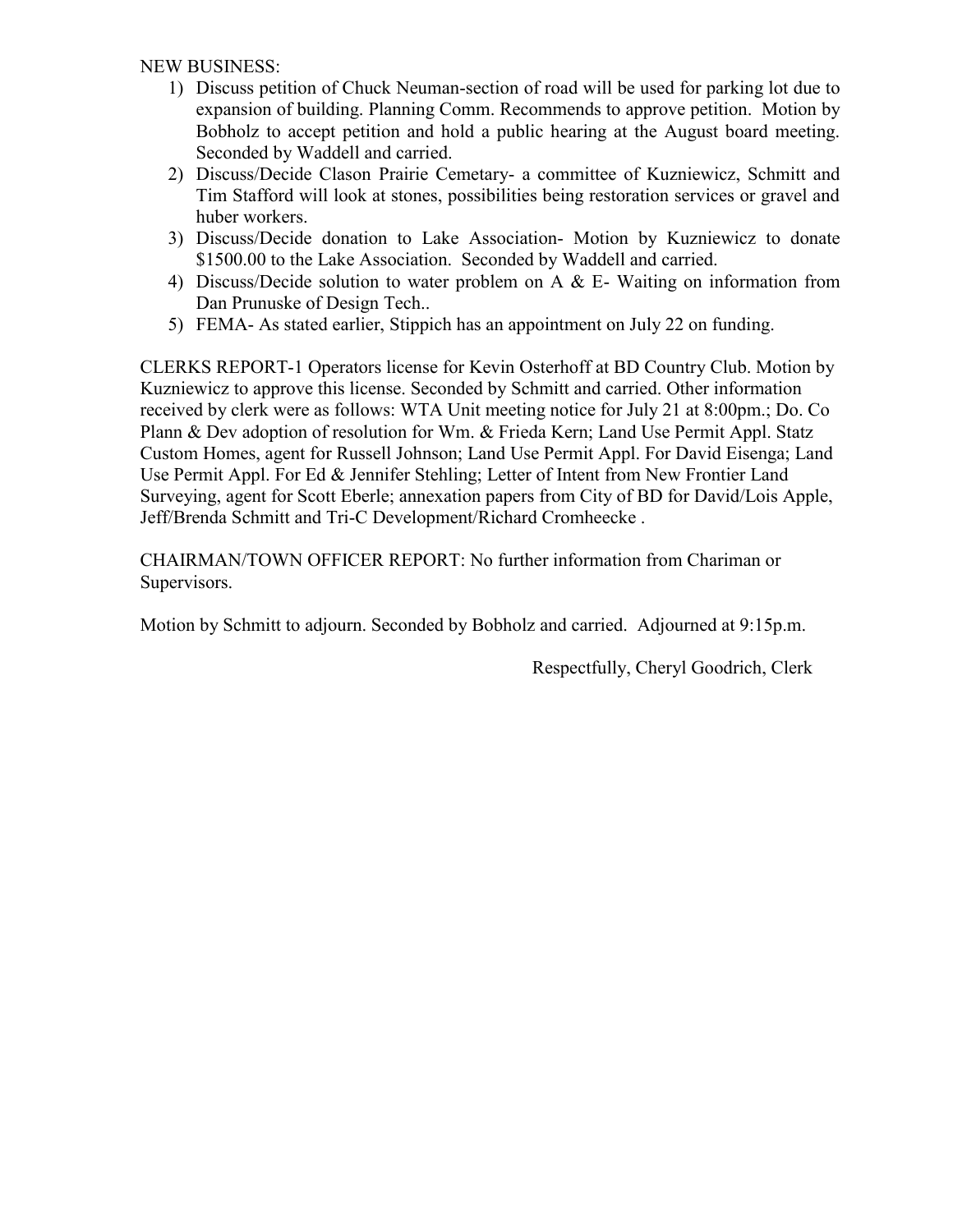The chairman opened the Public Hearing at 7:08pm on the petition of Chuck Neuman to vacate part of Beaverland Prkwy. Anne Cook of MSA explained the reason for the request to vacate.Chairman contacted the DOT and read fax received from them. John Kuzniewicz member of the Planning Committee explained that the Planning Committee did approve the petition to vacate with the condition that is was approved by the DOT. Motion by Schmitt to close the hearing. Seconded by Kuzniewicz and carried.

The Chairman opened the Town Board meeting at 7:15pm. Roll call was taken, Stippich, Goodrich, Beier, Kuzniewicz, Schmitt, Bobholz & Waddell were in attendance. The notice had been published on August 6th and posted in 3 places. Motion by Waddell accept the agenda. Seconded by Schmitt and carried. The minutes of the July 13<sup>th</sup> Town Board meeting were read. Two corrections were noted; #2 of Unfinished Business, change wording from "a resident" to "a property owner from adjoining township" and #1 of New Business, Planning Committee recommends to approve petition (adding, pending DOT approval). Motion by Schmitt to accept the corrected minutes. Seconded by Kuzniewicz and carried.

Chairman Report: Bruce Zellner will advise/engineer the Hemlock Rd project. CAP fund applications were completed and returned for 3 bridge projects. FEMA monies will be approximately \$4500 for flood damage.

PLANNING COMMITTEE-Al Matuszeski read the minutes of the August 2, 2004 meeting of the Planning Committee.

LAND USE ADMINISTRATOR-Earl Voigt had permits as follows: 7 new homes for \$1,328,000, Shed-\$24,000; Roof-\$16,000; and remodel and additions-\$60,000, totaling \$1,428,000.

POLICE DEPARTMENT- Monthly activity report was handed out. Police Chief John Kreuziger stated that Andrew Krumholz was injured at his other job and would not start for about a month yet, a Dr's release would be obtained. Secretary Kim Waugus has resigned and Suzie Borkowski has been hired. And Dodge Co. Clean Sweep posted on board. Motion by Bobholz to approve the above committee reports. Seconded by Kuzniewicz and carried.

The Treasurer's report was given. As of July 30, 2004, there was a balance of \$114,614.87 in Regular Savings, \$565,942.32 in the Tax Account, & \$6,021.42 in Checking. Motion by Schmitt to accept the Treasurer's Report. Seconded by Waddell and carried.

The list of bills was presented. Question of accuracy on the Onyx bill. Clerk will call Onyx before payment is sent in. Motion by Kuzniewicz to approve the payment of the bills except Onyx (pending confirmation.) Seconded by Waddell and carried.

TOWN RESIDENTS: Resident Charles Boshert of Concord Pwky voiced a complaint of burning rubbish and other fires late in the evening, and people not picking up after their dogs. Officers on patrol in that area will note if there are excessive problems. Glen Luck voiced his disapproval of annexation of Knaup farm for development. It was stated by Chairman Stippich that the WTA has been fighting to change government policies on annexation laws for years.

## UNFINISHED BUSINESS:

1. McCamish property update- Clerk reported that the case was settled in court with Judge Klossner stating an order for Mrs McCamish to raze structures on the property by Sept 1, failure to do so will result in the Town of Beaver Dam razing the structures on her property.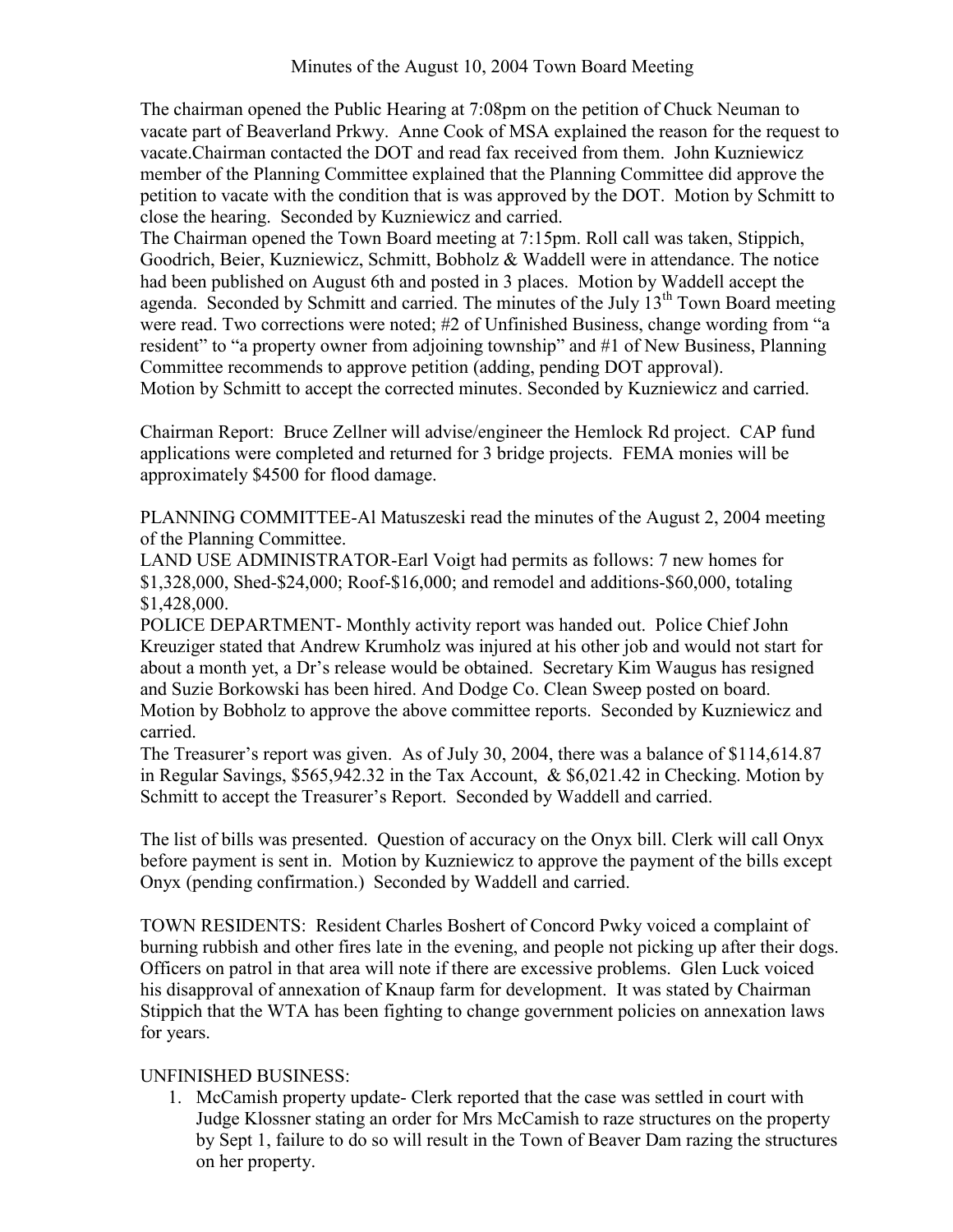- 2. Web-site update- Motion by Kuzniewicz to have a committee review web site bids and make recommendation to the board at the Sept meeting. Seconded by Schmitt and carried. Motion by Schmitt to have committee members be Clerk, Chairman, treasurer and Bobholz. Seconded by Kuzniewicz and carried. Committee will meet Aug 17, 7:00pm.
- 3. Clason Prairie Update- Committee of Kunziewicz and Tim Stafford will check with County and Historical Society for records, what can be done legally and if there are any cemetery ordinances.
- 4. FEMA- As stated earlier, approx. \$4500 will be coming for flood damage.
- 5. Update on water problem on A & E-Letter from Dan Prunuske at Design Tech Stated berm and culvert do not hinder drainage, but elevation of area of land has no natural drainage and soil type is difficult to drain. Stippich and Bobholz will speak with Dan and get elevations past and current, and speak with county on cleaning ditches in that area.
- 6. Hemlock Rd update- Stippich, will meet with Zellner on Hemlock for suggestions.

# NEW BUSINESS:

- 1. Discuss/ Decide Petition of Chuck Neuman for Beaverland Pkwy-Motion by Schmitt to table hearing decision of hearing of Beaverland Pkwy at the request of Anne Cook of MSA to give her a chance to talk with DOT. Seconded by Kuzniewicz, and carried.
- 2. Discuss complaint of semi braking on Hwy 33- Bill Swenson not present, Motion by Schmitt to table discussion until Sept meeting. Seconded by Bobholz and carried.
- 3. Discuss/Decide Shaw Hill Rd damage-Excavation work broke up road on Shaw Hill Rd and needs to be fixed. Motion by Kuzniewicz to send letter to contracted hauler, thru Coop, of damage and need of repair. Seconded by Schmitt and carried.
- 4. Discuss/Decide Jackson Rd culvert repairs-Roger will fill in using cold mix. Discussion also on Woodridge Ln, advised by Bobholz to have county clean, lengthen and lower ditch by Chet Linck. Motion by Stippich to have County to do ditch forming on Woodridge Ln. Seconded by Kuzniewicz and carried.

CLERKS REPORT- Operators License needing approval are Cathryn Reed, Carmen Mann, Mark Braeslow, Stephanie Duckett, Tabitha Buchda, Amy Grunst, Gay Slosser, Joey Malak and Kelly Harden. Other information were as follows: Occupational Spanish Class offered at Moarine Park, Labor Law Clinic in Fond du Lac, Unemployment Insurance Law meeting aug 17 in Appleton, WTA/UTC meeting in Stevens Point has been canceled and rescheduled for Oct. 4 in Appleton, Do. Co Plann & Dev adopted resolution to grant Minor Land Division for Ralph Goetting Jr., Letter of Intents from Nick & Majorie Schmitt, For-All Storage LLC, Earl & Majorie Voigt; Land Use Permits from Gary Propst, Dean Lisko, & Timothy Foulk. Clerk will have Larry Goodrich do roof repair.

CHAIRMAN/TOWN OFFICER REPORT: WTA August Magazine classes listed; Roger is picking up tires, furniture and other various items from roadside; WTA Budget Workshop. Kuzniewicz had a call on cat nusance, no ordinance on cats, its up to individual on what to do with them; BOR to meet Aug 24, only to adjourn until assessment is complete. Motion by Kuzniewicz to adjourn. Seconded by Waddell and carried. Adjourned at 9:40p.m.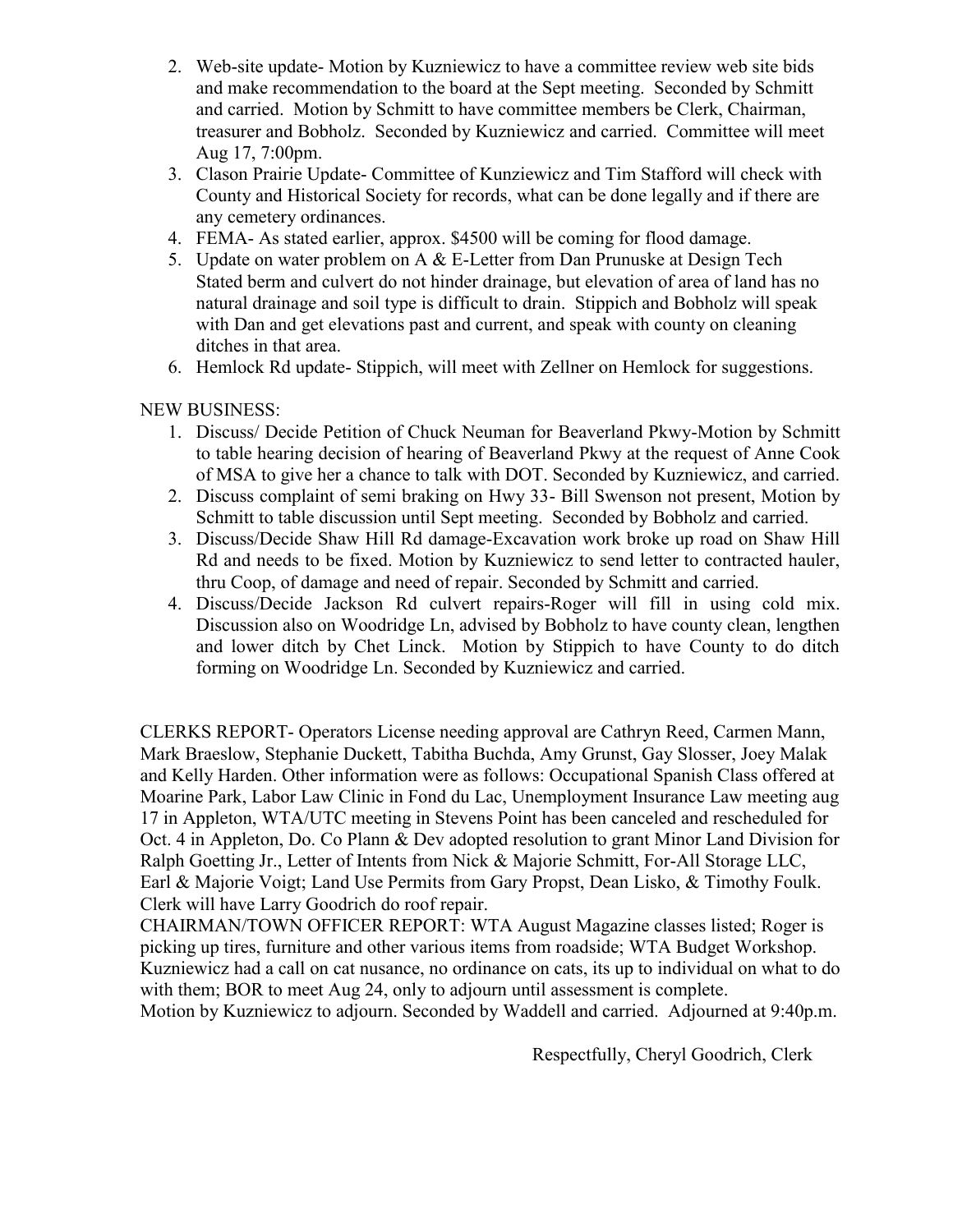The Chairman opened the Town Board meeting at 7:07pm. Roll call was taken, Stippich, Goodrich, Beier, Kuzniewicz, Schmitt, & Bobholz. were in attendance. Waddell arriving at 8:15. The notice had been published on Sept. 11th and posted in 3 places. Motion by Bobholz to accept the agenda. Seconded by Schmitt and carried. The minutes of the August 10<sup>th</sup> Town Board meeting were read. Two corrections were noted; add to Clerks report-Motion by Schmitt to approve operator license. Seconded by Waddell and carried. And FEMA monies coming in will be \$5100.00.

Motion by Bobholz to accept the corrected minutes, seconded by Kuzniewicz and carried.

Chairman Report: Schmitt will meet with Bruce Zellner on the Hemlock Rd project. Ditch forming on Woodridge Ln would be handled by Bobholz, Ken Stock and Chet Linck. PLANNING COMMITTEE-Al Matuszeski has not yet received the minutes from the September 13 Plann. Comm meeting.

LAND USE ADMINISTRATOR-Earl Voigt had permits as follows: 2 new homes for \$565,000, 2 Sheds-\$26,000; 1 Remodel-\$25,000, 1 deck for \$1000,and 1 commercial building for \$3,000,000; totaling \$3,617,000.

POLICE DEPARTMENT- Monthly activity report was handed out. Police Chief John Kreuziger stated that Andrew Krumholz would not start for about a month yet. More citations are given to trucks on Ollinger Rd. He also gave a suggestion to the board investigate the idea of having a municipal court, which would generate more revenue from tickets. Judge will need to be elected and possibly shared with the city of BD. Stippich stated he will ask the Mayor is he would be interested, Chief Kreuziger will ask Huettl from Fox Lake if he would come to the October meeting to discuss it with the board. Kuzniewicz will talk with a supervisor on the Fox Lake Board. Bobholz Thanked Chief Kreuziger for continued assistance during road projects.

Motion by Schmitt to approve the above committee reports. Seconded by Bobholz and carried.

The Treasurer's report was given. As of August 31, 2004, there was a balance of \$95,403.46 in Regular Savings, \$340,512.56 in the Tax Account, & \$5,279.22 in Checking. Motion by Schmitt to accept the Treasurer's Report. Seconded by Kuzniewicz and carried.

The list of bills was presented. Motion by Kuzniewicz to approve the payment of the bills. Seconded by Schmitt and carried.

TOWN RESIDENTS-Question raised on the reval by Gardiner Appraisals. Chairman and clerk call weekly to get an update. Clerk will check contract for date of completion, total bill and request a list of homes they did not enter for reval.

## UNFINISHED BUSINESS:

- 1. McCamish property update- Clerk reported the structures were removed Sept 13, and a trailer of personal property needs to be stored for up to 6 months. Storage will be at the Town Hall and a letter will be delivered to Mrs McCamish about the storage of her property.
- 2. Web-site update- Website committee recommends the state site. Motion by Stippich to approve state site if funding is approved at budget time. Seconded by Bobholz and carried
- 3. Clason Prairie Update- Committee reported library has a listing of who is buried at the cemetery, and that any improvements or restoration can be done so long as the grave is not disturbed. Committee will bring plans for restoration and number of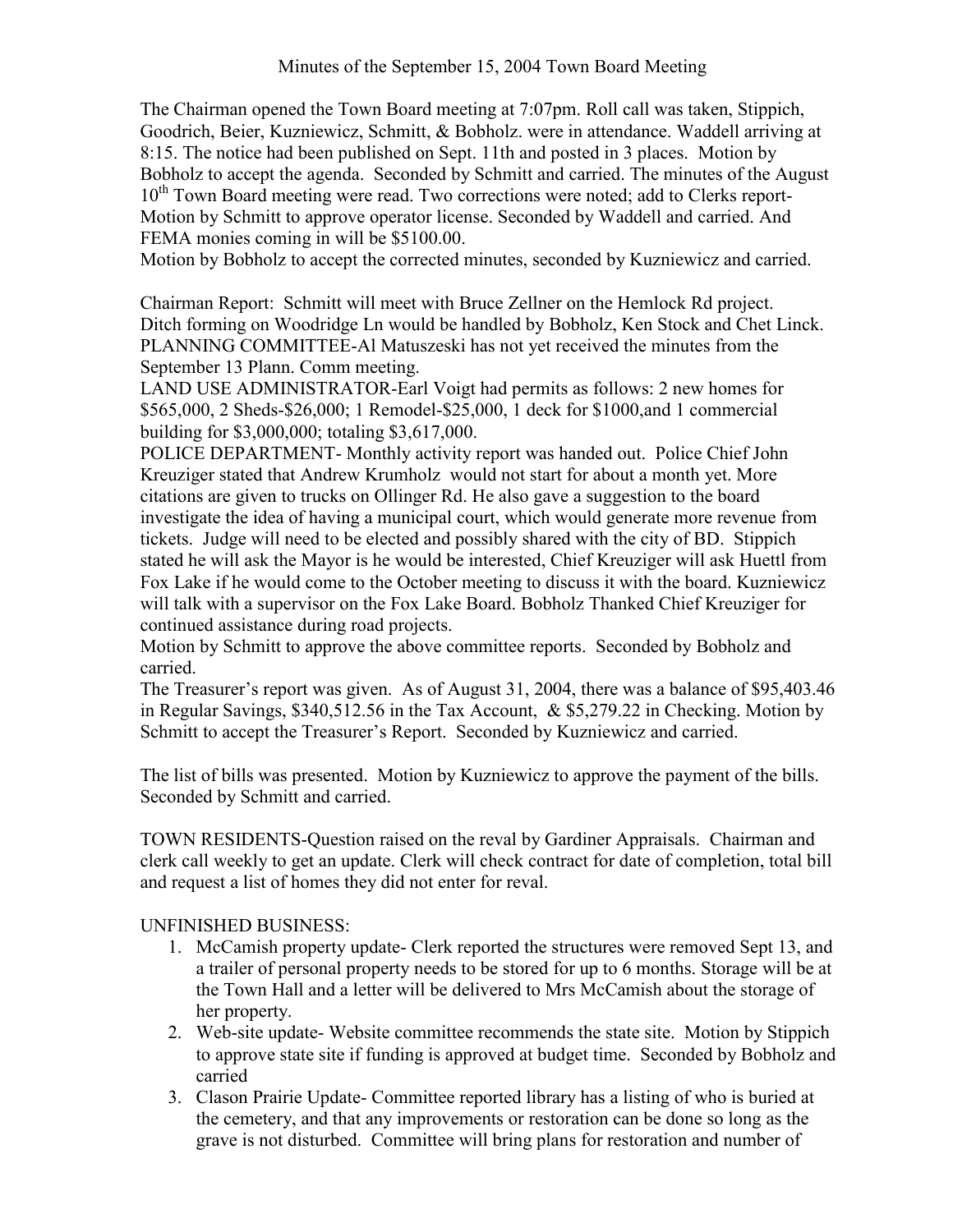stones needing restoration to the Oct. meeting. Motion by Kuzniewicz to table any action on restoration project until October. Seconded by Stippich and carried.

#### NEW BUSINESS:

1. Budget- Date of October 13 was set for the first 2005 budget workshop.

CLERKS REPORT- Operators License needing approval are Randall Johnson, James Hopkins, Susan Zubke, Dawn Johnson, and Special Gathering lic. Issued to Jumpers for grand opening. Motion by Stippich to approve licinses, seconded by Schmitt, and carried. Review of snow plow drivers, clerk will contact past drivers to see if they are interested and available for the coming season and put discussion on Oct. agenda. Fall clean up dumpstersclerk will schedule dumpsters for October 16 & 23, from 8am-12pm. To be manned by Al Matusszeski or Roger Beal. Notice of WTA Urban Towns committee Annual Meeting, Oct 4 in Appleton. Motion by Stippich to approve registration for anyone wishing to go, seconded by Schmitt and carried. DWD training Series; Clerk sent out letter to those involved in repairing Shaw Hill Rd. Do Co Plann & Dev-Public Hearing, Sept 13 on MSA filling and grading, MSA staff report for Linde Rd, Conditional Use Permit Request, public hearing, sept 20 on Wind Energy, and Land Use Permit Application from D. Jones.

CHAIRMAN/TOWN SUPERVISORS REPORT- Reviewed Fire Association 2005 Budget and Specs for new equipment; FEMA contract papers signed and sent in; Review Wis Line and UW workshops available to anyone interested, one is a Winter Rd Maint. workshop. Video lending Library available thru UW Madison, catalog will be kept in clerks office. Rock River Coalition Bike Ride to be held Sat. Sept. 18, Kuzniewicz would like to act on Rosendale St, Stippich will have a report on that on the October agenda. Motion by Schmitt to adjourn, Seconded by Kuzniewicz and carried. Adjourned at 9:15p.m. Next Town Board Meeting-October 12, 2004.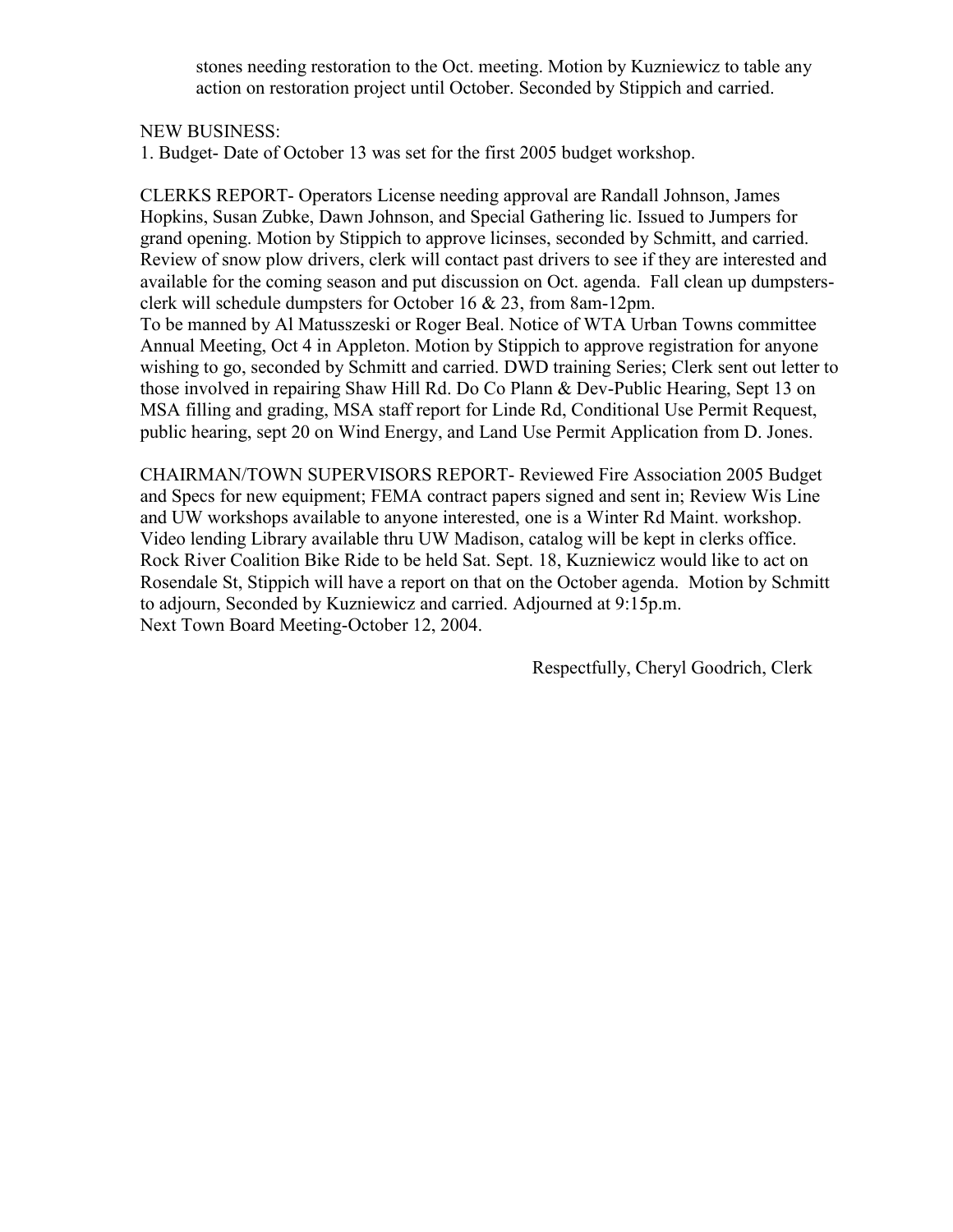The Chairman opened the Public Hearing for petition from Bill & Freida Kern to rezone from a parcel of land, SE ¼, Sect 22,T11NR14E, from A-1 to A-2, at 7:05pm. Applicants not present, John Kuzniewicz stated that the Planning committee voted in favor of the rezoning as the county has it listed as A-2 (Town has it listed as A-1), Conditional Use and water study is needed. Motion by Schmitt to close hearing, seconded by Kuzniewicz and carried. Chairman opened the Town Board meeting at 7:12pm. Roll call was taken, Stippich, Goodrich, Beier, Kuzniewicz, Schmitt, & Bobholz were present. The notice had been published on Fri. Oct 8, and posted in 3 places. Motion by Waddell to accept the agenda. Seconded by Kuzniewicz and carried. The minutes of the Sept 15<sup>th</sup> Town Board meeting were read.

Motion by Bobholz to accept minutes as read, seconded by Waddell and carried.

PLANNING COMMITTEE-Al Matuszeski read minutes from the Oct 4 meeting. LAND USE ADMINISTRATOR-Earl Voigt had permits as follows: 1 new home for \$150,000, Misc. permits for \$173,000; totaling \$323,000.00 POLICE DEPARTMENT- Monthly activity report was handed out. Police Chief John Kreuziger will have a supply of free gun locks to give out thru a Federal grant. Motion by Waddell to approve above committee reports, seconded by Schmitt and carried. The Treasurer's report was given. As of Sept. 30, 2004, there was a balance of \$76,063.13 in Regular Savings, \$340,738.82 in the Tax Account, & \$5,447.28 in Checking. Motion by Waddell to accept the Treasurer's Report. Seconded by Schmitt and carried.

The list of bills was presented. Motion by Schmitt to approve the payment of the bills. Seconded by Bobholz and carried.

TOWN RESIDENTS-Joe Meyer state back land was seeded & no bill submitted.

# UNFINISHED BUSINESS:

- 1. Clason Prairie Update- Committee recommendation is to dig out a few inches of sod, lay down plastic Head Stone and pea gravel aroung edge of stone. Motion by Stippich to complete stone restoration project as recommended with Huber workers.Seconded by Schmitt and carried. Al Matuszeski and Tim Stafford will set up and supervise project. Bobholz will help with contact and equipment if needed.
- 2. Snow Plow issues-Grosenick, Eilbes, Polak, and Beal. Porter will no longer be employed as a snowplow driver. Jeff Schmitt will be in charge of plowing.

## NEW BUSINESS:

1. Act on Petition of Bill & Freida Kern-Motion by Schmitt to approve petition by Bill & Freida Kern to rezone a parcel of land, as stated above, from A-1 to A-2. Seconded by Bobholz and carried.

2. Discuss/Decide on Municipal Court-Huettl, Judge for Fox Lake gave the following information to the board; Judge needs to be elected at spring election, 2 yr term, Municipal Clerk is appointed by Judge, Clerk & Judge are salaried or per Diem pay. Motion by Bobholz to persue having a municipal court for the Town of Beaver Dam. Seconded by Waddell and carried. Motion by Schmitt to have Chief John Kreuziger and Chairman Neal Stippich research and establish a municipal court. Seconded by Kuzniewicz and carried.

3. Discuss/Decide subdivision blacktopping-2nd coat needed on Country Ln, Muhle Crt, Hidden Valley Dr., Enterprise Crt., Enterprise Circle, and Nova Pass. Motion by Stippich to notify owners by mail asap to complete work. Seconded by Schmitt and carried. Clerk will send out letters to owners asap.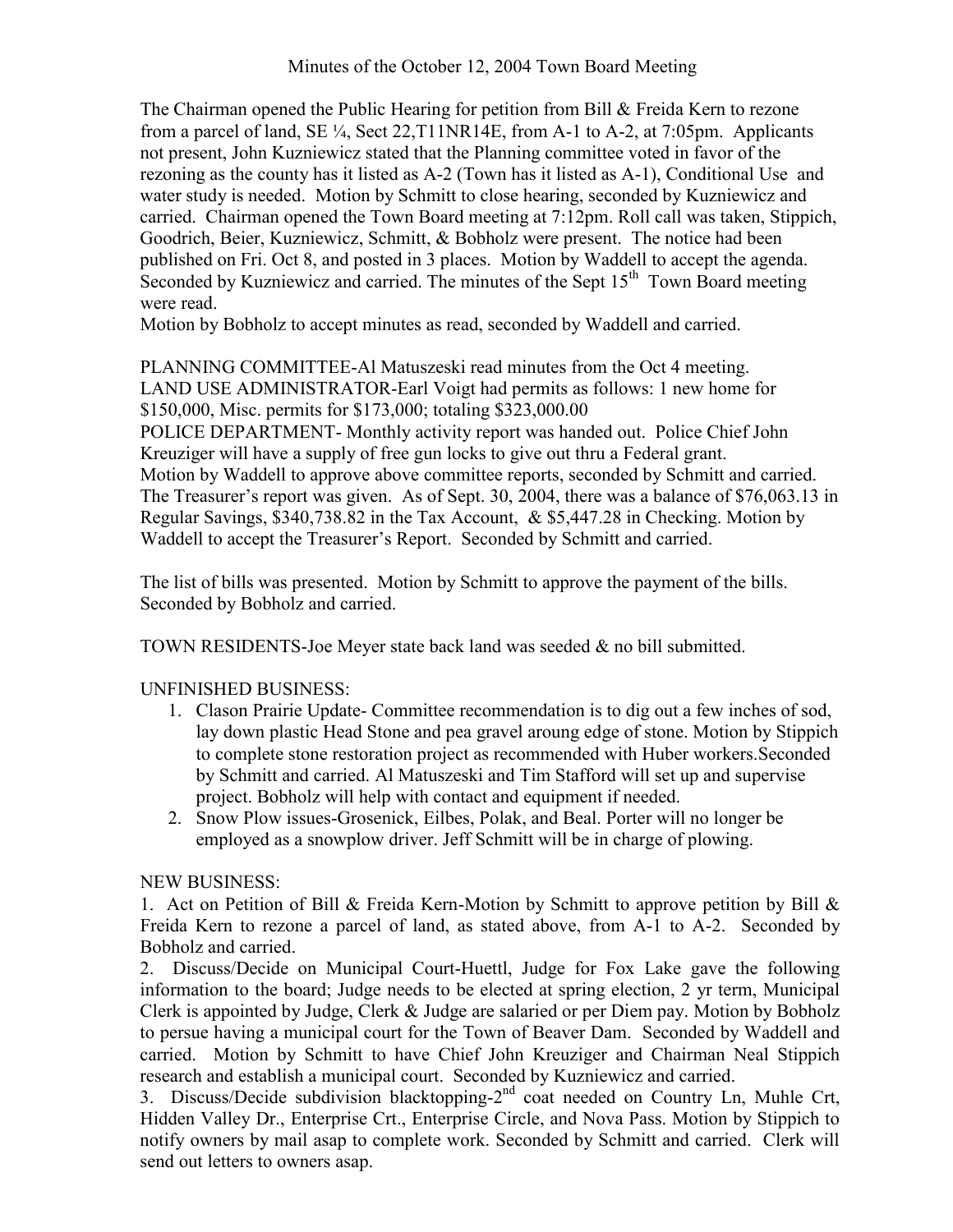4. Discuss Fire Association-Clerk will search for original Charter Contract between municipalities. Town needs to move for better position in Fire Association, Hannan has offered to negotiate for Town of Beaver Dam.

CLERKS REPORT- Operators License needing approval are Randall Jacob, Dawn Johnson, Susan Zubke, James Hopkins, Theresa Leto. Motion by Schmitt to approve Operators Lic. To above listed. Seconded by Kuzniewicz and carried. Also read were WI Dept of Commerce conditional approval for Countryside Motors, Do. Co Board of Adjustmenton variance for Tricia Schmidt and Goran Gustafsson, Do Co Planning petition to rezone from Ken Kelm, and adoption of resolution for For-All Storage, condtional use permit for filling and grading for agent MSA; Letter of Intent for Robb Burnelle., land use permit for Joanne Sayers and ATC Meeting Oct 25 and Nov. 3. and DNR gypsy moth management program.

CHAIRMAN/TOWN SUPERVISORS REPORT- Discussion on marsh fire, Schmitt will talk with Hannan about Lehners insurance covering the cost of the marsh fire. Stippich stated that Dean Becker resigned from BOA. Stippich appointed Jeff Schmitt to BOA chairman. Motion by Bobholz to approve appointment of Schmitt to BOA. Seconded by Kuzniewicz and carried. Ken Neuman is resigning from Planning Committee.

Motion by Schmitt to adjourn, Seconded by Waddell and carried. Adjourned at 9:30p.m. Next Town Board Meeting-Nov 9, 2004.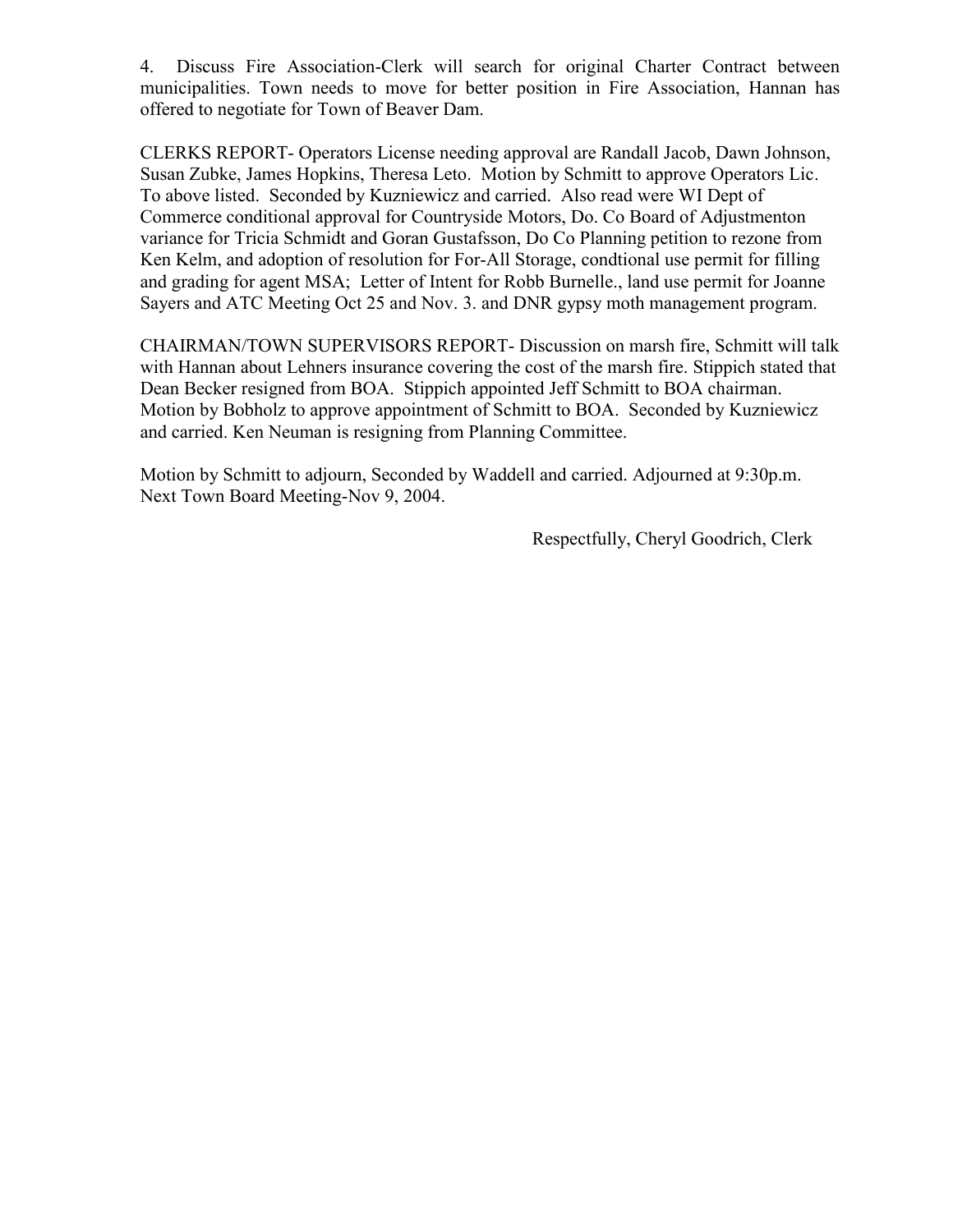#### **MINUTES OF THE NOVEMBER 9, 2004 TOWN BOARD MEETING**

Beaver Dam Town Hall, W8540 Cty W, Beaver Dam, WI

The Chairman opened the Town Board meeting at 7:00pm. Roll call was taken, present were Stippich, Goodrich, Beier Bobholz, Schmitt, Wadell, & Kuzniewicz. Notice of the Town Board meeting had been published Sat. Nov. 6, and posted in 3 places. Motion by Kuzniewicz to accept agenda, Seconded by Schmitt and carried. The minutes of the Oct. 12, 2004 Town Board meeting were read, Motion by Wadell to accept minutes as read, Seconded by Schmitt, and carried.

#### **COMMITTEE REPORTS**

PLANNING COMMITTEE –No Planning meeting.

LAND USE ADMINISTRATOR – Earl Voigt had permits totaling\$1,470,000.( POLICE REPORT – Police Chief John Kreuziger distributed the monthly report, and stated that there was \$4200 in citations in Oct., & free gun-locks were a big success. He will also have a report at the Dec. meeting on Municipal Court.

Motion by Schmitt to accept reports as presented, seconded by Waddell, and carried. TREASURER REPORT-given by Mildred Beier, as of Oct31, 2004, there is a total of \$54,955.46 in Reg. Savings; \$299,704.04 in the Tax Acct.; & \$2,824.11 in Checking. Motion by Schmitt to accept treasurers report, Seconded by Waddell and carried. PAYMENT OF BILLS: Motion by Wadell to approve payment of bills, seconded by Kuzniewicz and carried.

TOWN RESIDENTS: Harvey Voigt present, 2<sup>nd</sup> Coat needed or extended letter of credit needed. Discussion on sign placement at Phils Tackle and Fitz Lawn Service. Earl Voigt and Bobholz will check on them and get them moved.

#### UNFINISHED BUSINESS:

 1. Discuss/ Decide dumpsters for 05-ad will be placed in paper at appropriate time and dumpsters will be placed in truck bay during that week.

2. Clason Prairie Update-report will be given at Dec meeting

3. Municipal Court update- report will be given at Dec meeting

4. 2<sup>nd</sup> coat on roads- no reply from C Hammer, Stippich will contact him. Bobholz will inspect roads and report at Dec meeting.

 5. Hemlock Rd update-Bobholz will contact Zellner on the engineering of the project and report at Dec meeting.

 6. New Fire numbers update- clerk will contact other companies for estimates, and report at Dec meeting.

#### . NEW BUSINESS:

 1. Review Police Policies to be adopted- Policies and resolution to adopt policies will be complete for Dec meeting.

 2. Snow Plow drivers meeting-Schmitt and Bobholz will contact and meet with plow drivers.

 3. Shared town roads with City-An agreement is being deliberated on the sharing of maintenance and construction of shared town roads. Rosendale St is town Rd and will be discussed. Stippich will meet with Mayor again.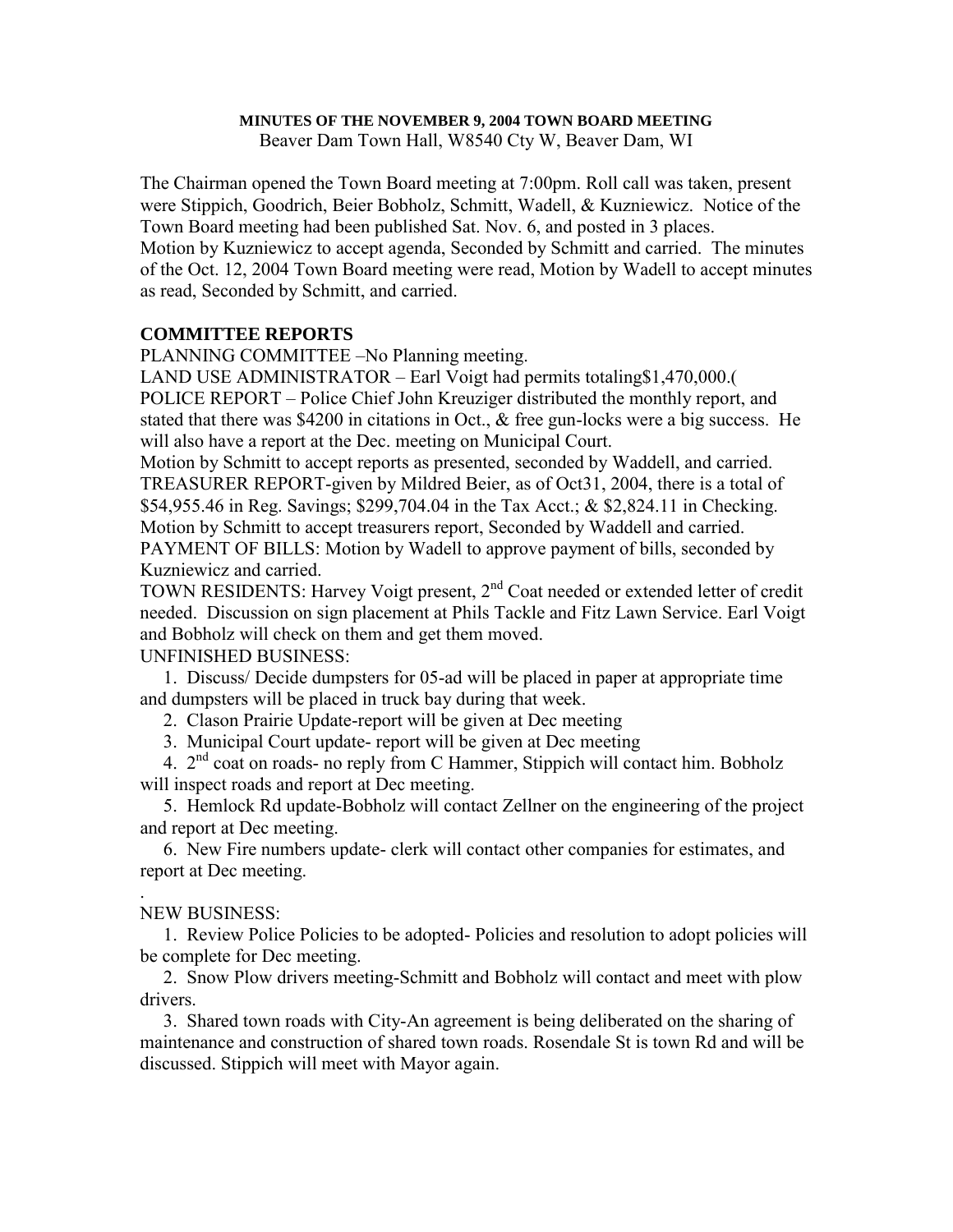CLERKS REPORT: 1 Operators license for Jodi Bollig, Rhonda Westover and Dan Oosterwyk. Motion by Kuzniewicz to approve operators license, seconded by Waddell and carried. Clerk read a letter written to Lokkens on placement of mailbox. Stippich reported getting a message from them that they will not move the mailbox unless Town of Beaver Dam pays for it. Minutes from the WTAUTC annual meeting was received and available at clerk desk is anyone was interested in reading them. Two notices from DC Planning & Dev- For Daniel Feuling for a Conditional Use Permit and Petition to rezone from Ken Kelm. Petition for Direct Annexation for City of Beaver Dam, land owners James & Maxine Ferron. WI Dept of Commerce Conditional approval Roedl Excavating and Countryside GM Motors.

CHAIRMAN CORRESPONDENCE & INFORMATION: Copy of Annexation Road Policy (Third Draft) received from Mayor. Chariman would like an ad placed for bids for Dog control Officer. Old monument store on Madison St has new owner and is using it as living quarters. It is in a commericial zoned area  $\&$  does not permit Living quarters. Earl Voigt needs to check into this. Letter is needed from Dan P to bond Linde Rd until next year Stippich will contact Dan P. There should be a charge to Seefeldt and Gossfeld for engineering and legal costs. Clerk will bill for these. Fire Association discussion, there is not an agreement to be found between the Towns. Therefore the Town Charimans need to get together to create an agreement for the Fire Assoc. No payment will be made to the Association until an agreement is produced and signed.

Motion by Bobholz to adjourn at 8:45pm, seconded Kuzniewicz and carried.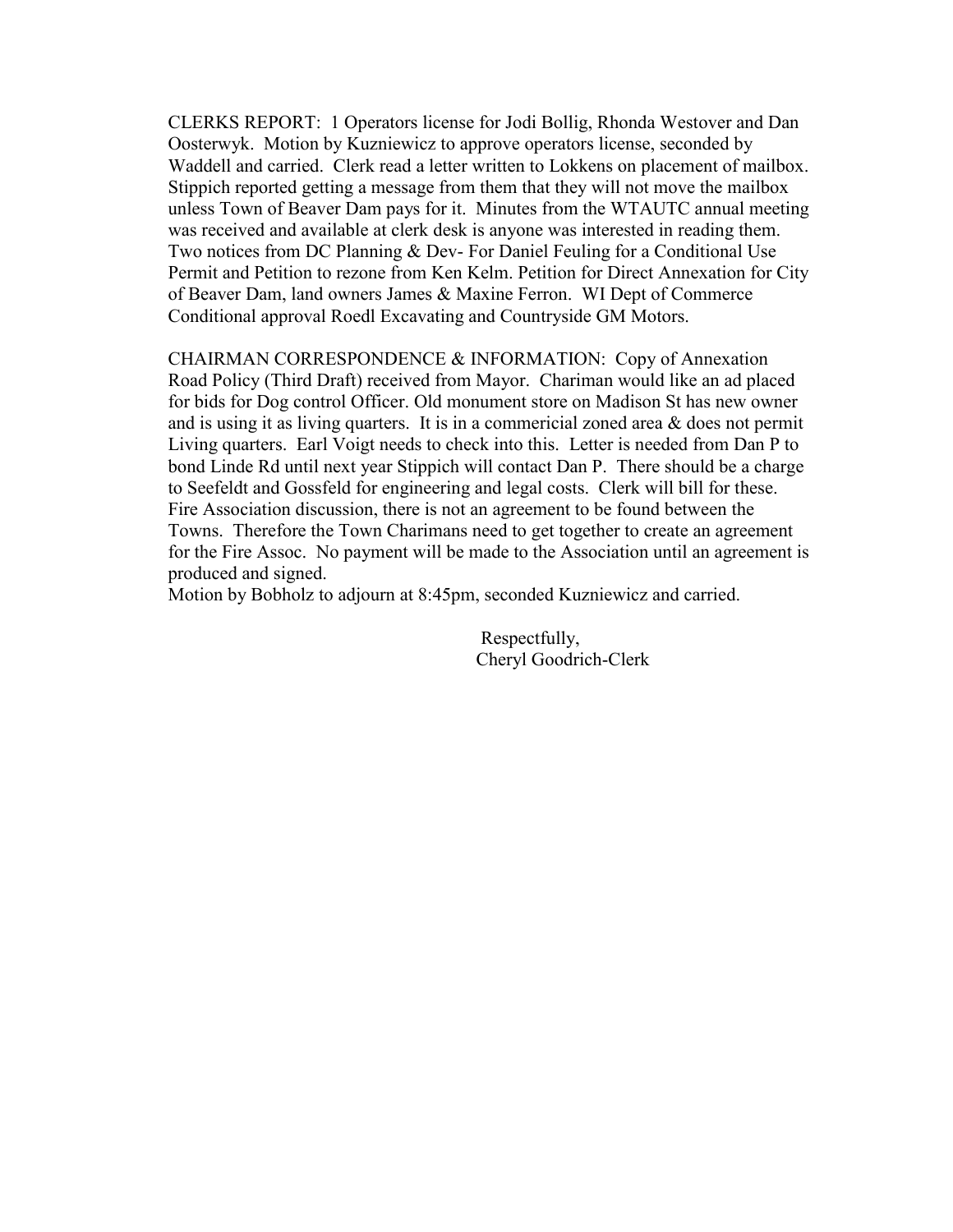# **MINUTES OF THE December 14, 2004 TOWN BOARD MEETING**

Beaver Dam Town Hall, W8540 Cty W, Beaver Dam, WI

The Chairman opened the Town Board meeting at 7:00pm. Roll call was taken, present were Stippich, Goodrich, Beier Bobholz, Schmitt, Wadell, & Kuzniewicz. Notice of the Town Board meeting had been published Tuesday Dec. 14, and posted in 3 places on Dec. 6. Motion by Schmitt to approve agenda, Seconded by Waddell and carried. Minutes of the Nov 9, 2004 Town Board meeting and Nov. 03 & 04 Budget Hearing Special Town meetings were read. Motion by Bobholz to accept minutes as read with 2 noted corrections, Seconded by Kuzniewicz, and carried.

# **COMMITTEE REPORTS**

PLANNING COMMITTEE –Al Matuszeski read minutes of Dec 13 meeting. LAND USE ADMINISTRATOR – Earl Voigt had permits totaling\$37,000. He also stated he had no contact with Phils on sign matter, or contact with person living in the monument store. Also check if there is a person living in in a trailer on Iron Rd. POLICE REPORT – Police Chief John Kreuziger distributed the monthly report, and read a letter from Andrew Krumholz thanking the board for their patience, and for the uniforms. Chief Kreuziger will also have a presentation or report on Municipal Court for the Jan meeting.

Motion by Waddell to accept reports as presented, seconded by Schmitt, and carried. TREASURER REPORT-given by Mildred Beier, as of Nov 30, 2004, there is a total of \$146,111.59 in Reg. Savings; \$121914.90 in the Tax Acct.; & \$4777.56 in Checking. Motion by Schmitt to accept treasurers report, Seconded by Bobholz and carried. PAYMENT OF BILLS: Motion by Kuzniewicz to approve payment of bills, seconded by Schmitt and carried.

## TOWN RESIDENTS: None

UNFINISHED BUSINESS:

- 1. Road Update-Stippich will contact C Hammer for letter of Credit.
- 2. Clason Prairie Cemetary Update-no report given. This will be tabled until Spring.
- 3. Municipal Court update-Report given by Chief Kreuziger, Board will pursue the matter in 05 and possibly elect a Judge and begin in 2006.

 4. Hemlock Rd update-B Zellner is at putting preliminaries together on the engineering of the project.

5. Shared Rd Maint. update.-no new information.

#### . NEW BUSINESS:

 1. Adopt 04 Budget Resolution-Motion by Bobholz to approve, seconded by Kuzniewicz, motion failed. Question on shortfall on Land Use category. Clerk will research. Motion by Schmitt to meet on Dec 22 to discuss and adopt 04 Budget Resolution, seconded by Bobholz and carried. Will meet at 7:00pm.

 2. Review/Adopt Police Policies Resolution-Motion by Schmitt to approve/adopt police Policy Resolution, seconded by Bobholz and carried.

 3. Discuss/decide Dog Control-Motion by Schmitt to approve Dog control agreement with David Elgersma, seconded by Kuzniewicz and carried.

 4. Discuss Fire Protection-Discussion began with Stippich explaining events that lead up to the discovery that there is no written agreement for members of the Fire